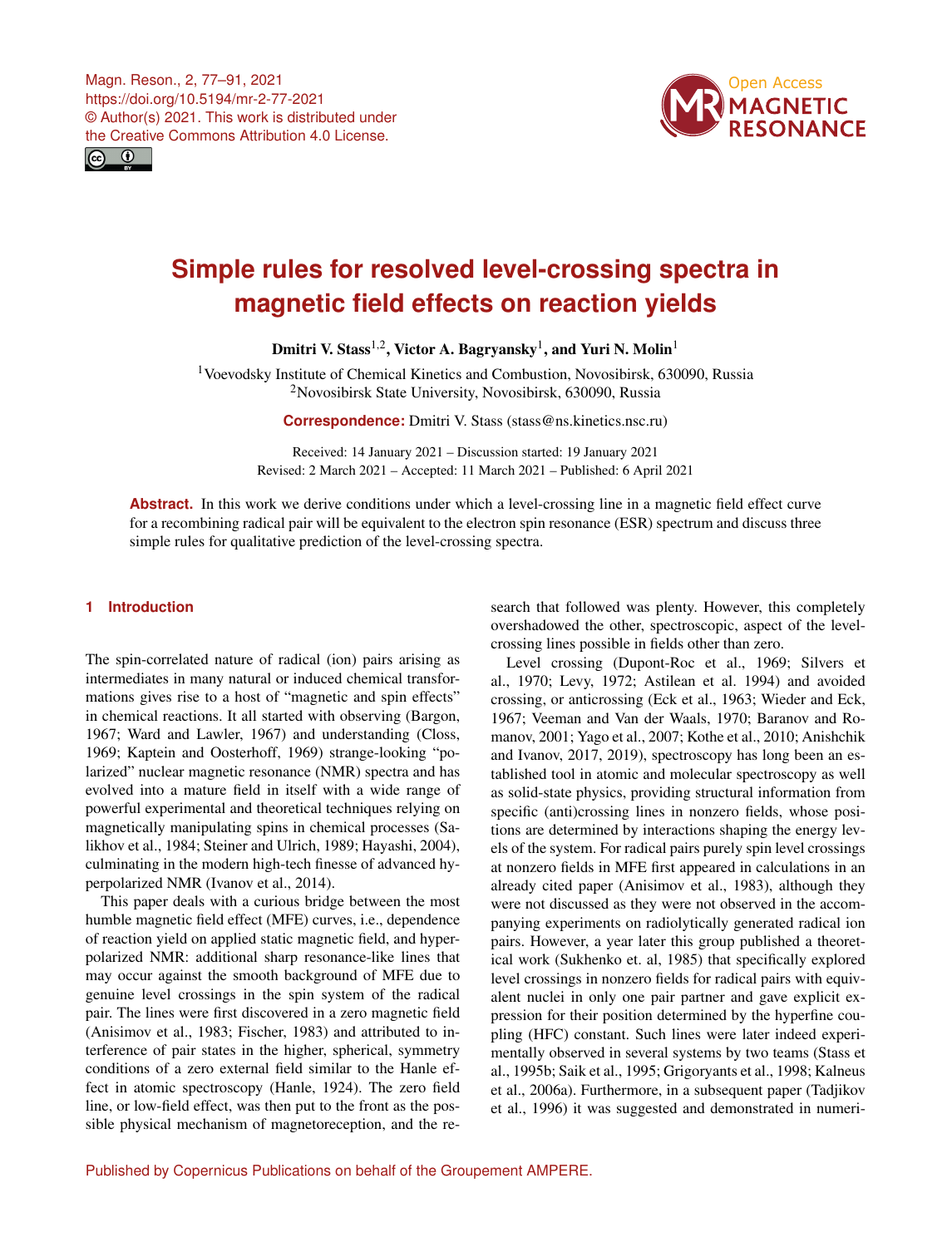cal simulations for several systems of simple structure, and confirmed in a proof-of-principle experiment, that hyperfine structure of the second pair partner may be revealed at the level-crossing lines. The earliest mention of the very possibility of observing a resolved structure on a level-crossing line for a radical pair was probably the paper on MFE in a Ge-containing pair induced by a large difference in g values of the pair partners (Shokhirev et al., 1991), where a levelcrossing line appeared in modeling. Later the  $\Delta g$ −induced level-crossing spectra were theoretically explored in detail in a paper (Brocklehurst, 1999).

In this work we develop the ideas of Sukhenko et al. (1985), Tadjikov et al. (1996), and Brocklehurst (1999) to explore how a resolved structure may appear in MFE curves containing lines due to level crossing, referred to as magnetically affected reaction yield (MARY) spectra. The discussion is based on the properties of radiation-induced radical ion pairs, created by continuous wave (CW) X-irradiation of nonpolar solutions of suitable electron donor and acceptor molecules and detected by luminescence produced by pair recombination from an electron spin singlet state. To avoid a lengthy introduction to the properties of such pairs, the reader is referred to a review book chapter (Stass et al., 2011) where a detailed discussion of such pairs, as well as an introductory discussion of conventional MFE curves in terms of level (anti)crossings, can be found. For the purposes of this work it will suffice to assume that the pair starts from and recombines to a spin-correlated singlet state, its spin evolution is governed by a Hamiltonian including only isotropic Zeeman and hyperfine interactions in independent pair partners, the recombination itself is not spin-selective, the relaxation can be neglected, and the theoretical counterpart to experimental observables is the Laplace transform of a singlet state population  $\rho_{ss}$  taken in the time domain, as a function of applied static magnetic field. We will first show analytically that for a pair containing a spin-I nucleus with a large HFC constant and spin  $I > 1$  at one partner and a compact arbitrary hyperfine structure at the other partner a resolved electron spin resonance (ESR) spectrum of the "narrow" partner is expected at the level-crossing line due to the "driving" partner with large HFC, and then we will use this result to derive and discuss several simple rules for the possible resolved levelcrossing spectra.

#### **2 Derivation of resolved level-crossing spectra**

We start by quoting the key result of the original paper (Sukhenko et al., 1985) and recasting it in the form that is convenient for further generalization. Given a radical pair having a single spin- $I$  nucleus with HFC  $a$  in only one of the partners described by a Hamiltonian (setting  $\hbar = 1$ ,  $\omega_0 = g\beta B$ ),

$$
\hat{H} = \omega_0 (S_{1z} + S_{2z}) + aS_1 I, \tag{1}
$$

its eigenstates are divided into non-overlapping sets indexed by the total angular momentum projection  $\Sigma_z = S_{1z} + S_{2z} +$  $I_z$ , and spin evolution proceeds independently in state subspaces with different values m of  $\Sigma_z$  with maximum dimension 4. For a pair with a singlet initial state and observable recombination into a singlet state, the needed time-dependent probability  $\rho_{ss}(t)$  is a sum of partial probabilities over subspaces:

$$
\rho_{ss}(t) = \sum_{m=-I}^{I} \rho_{ss}(t; m).
$$
\n(2)

For a sub-ensemble of pairs with  $\Sigma_z = m$ ,  $|m| < I$ , the subspace includes four states with eigenvalues

$$
E_1(m) = -\frac{a}{4} - \frac{\omega_0}{2} + R_m,
$$
  
\n
$$
E_2(m) = -\frac{a}{4} - \frac{\omega_0}{2} - R_m,
$$
  
\n
$$
E_3(m) = -\frac{a}{4} + \frac{\omega_0}{2} + R_{m-1},
$$
  
\n
$$
E_4(m) = -\frac{a}{4} + \frac{\omega_0}{2} - R_{m-1},
$$
\n(3)

where

$$
2R_m = \sqrt{\omega_0^2 + a\omega_0(2m+1) + a^2\left(I + \frac{1}{2}\right)^2}.
$$
 (4)

The states with maximum possible  $\Sigma_z = \pm (I + 1)$ , i.e., electron spin-triplet states with maximum nuclear spin projection, are isolated eigenstates and are completely excluded from pair spin evolution. For the outermost blocks involved in spin evolution with  $\Sigma_z = \pm I$  there are only three states with eigenvalues

$$
E_1(m = \pm I) = \frac{aI}{2},
$$
  
\n
$$
E_2(m = \pm I) = \pm \frac{\omega_0 \mp a}{2} + R,
$$
  
\n
$$
E_3(m = \pm I) = \pm \frac{\omega_0 \mp a}{2} - R,
$$
\n(5)

where

$$
2R = \sqrt{\left\{\omega_0 \pm a \left(I - \frac{1}{2}\right)\right\}^2 + 2a^2 I}.
$$
 (6)

For each value of m from the range  $-I < m < I$  the levels are degenerate in pairs in the zero field ( $E_1 = E_3$ ,  $E_2 = E_4$ ), which gives rise to the ubiquitous zero field line. In addition, for the inner blocks  $|m| < I$  the levels  $E_1$  and  $E_4$  may become degenerate in non-zero fields as well, crossing in the sub-ensemble  $m < 0$  for  $a > 0$  and vice versa, occurring in the fields

$$
\omega_0^* = -\frac{aI(I+1)}{2m}.\tag{7}
$$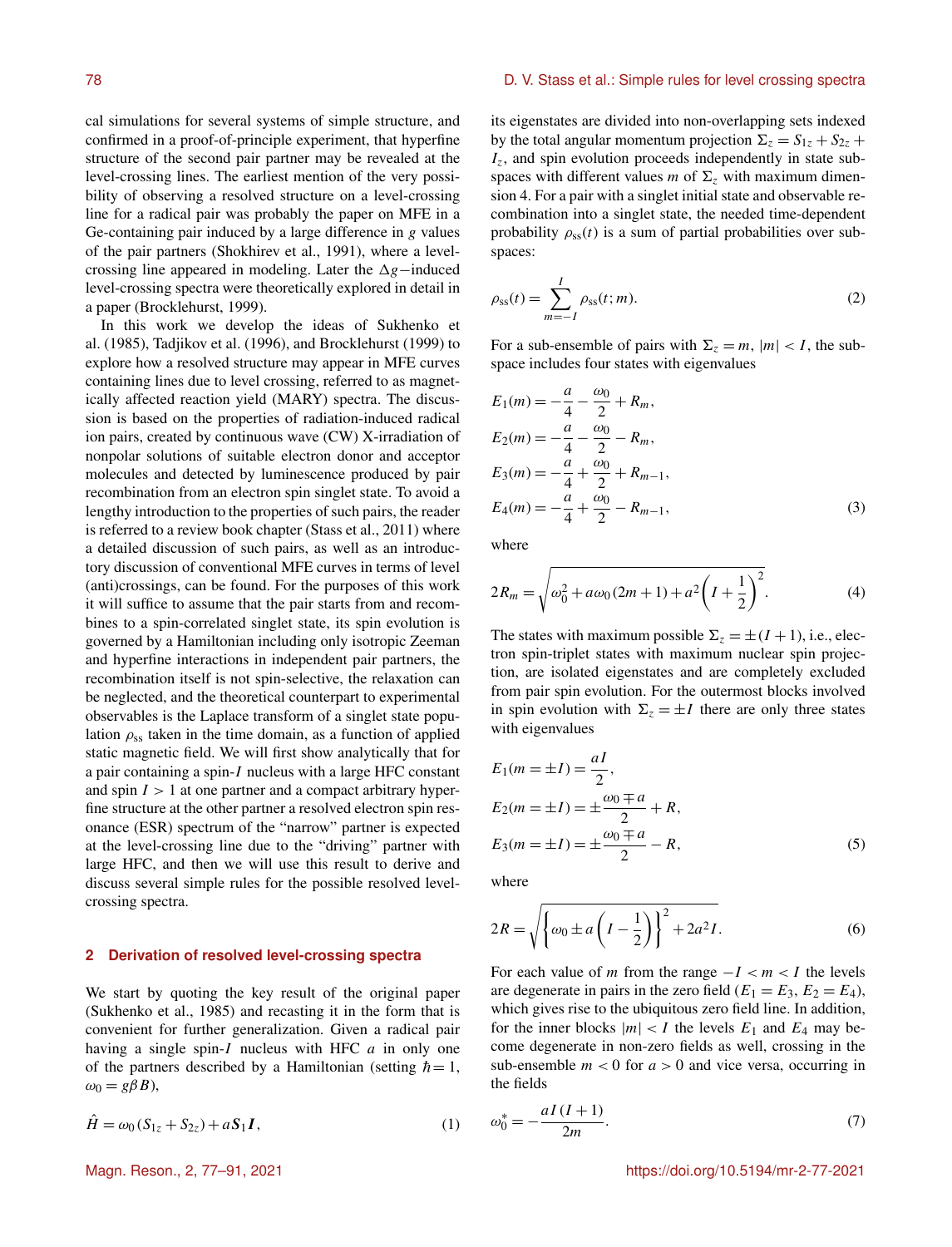For the outermost blocks the levels become degenerate only at zero field. Thus, for a pair with a single spin-I nucleus there should be a zero field line and, provided  $I > 1$ , additional level-crossing extrema of Eq. (7) in "multiple" fields may be expected.

Picking up at this point, we take a different view of this problem. Taking advantage of results from works (Brocklehurst, 1976; Salikhov et al., 1984; Stass et al., 1995c), the sought singlet state population for an initially singlet radical pair with single spin-I nucleus in an arbitrary magnetic field can be written as

$$
\rho_{ss}(t) = \frac{1}{4} + \frac{1}{4}p(t) + \frac{1}{2}Re\left(e^{-i\omega_0 t}h(t)\right),\tag{8}
$$

where

$$
p(t) = 1 - \frac{a^2}{2I + 1} \sum_{m=-I}^{I}
$$

$$
\frac{I(I + 1) - m(m + 1)}{(2R_m)^2}
$$

$$
[1 - \cos(2R_m t)],
$$
(9)

$$
h(t) = \frac{1}{4(2I+1)} \sum_{m=-I}^{I}
$$
  
\n
$$
\left[ (1+D_m)e^{iR_m t} + (1-D_m)e^{-iR_m t} \right]
$$
  
\n
$$
\left[ (1+D_{m-1})e^{iR_{m-1}t} + (1-D_{m-1})e^{-iR_{m-1}t} \right], \quad (10)
$$
  
\n
$$
\omega_0 + a\left(m + \frac{1}{2}\right)
$$

$$
D_m = \frac{2R_m}{2R_m}.
$$
\n(11)

Assuming the simplest possible exponential recombination kinetics, the theoretical counterpart of the MARY spectrum is given by the Laplace transform of Eq. (8):

$$
M(s, \omega_0) = \int_{0}^{\infty} e^{-st} \rho_{ss}(t) dt,
$$
\n(12)

where the Laplace variable s has the meaning of recombination rate, or, more generally, the inverse lifetime of the spincorrelated state of the radical pair (Stass et al., 1995a). Direct evaluation of Eq. (12) with the substituted Eqs. (8)–(11) produces

$$
sM(\omega_0, s) = \frac{1}{4} + \frac{1}{4} \left\{ 1 - \frac{a^2}{2I + 1} \sum_{m=-I}^{I} \frac{1}{\omega_0^2 + a\omega_0 (2m + 1) + a^2 (I + \frac{1}{2})^2} \frac{1}{s^2 + (2R_m)^2} \right\}
$$
  
+ 
$$
\frac{1}{8(2I + 1)} \sum_{m=-I}^{I} \left[ (1 + D_m)(1 + D_{m-1}) \frac{s^2}{s^2 + (R_m + R_{m-1} - \omega_0)^2} \right]
$$
  
+ 
$$
\frac{1}{8(2I + 1)} \sum_{m=-I}^{I} \left[ (1 + D_m)(1 - D_{m-1}) \frac{s^2}{s^2 + (R_m - R_{m-1} - \omega_0)^2} \right]
$$
  
+ 
$$
\frac{1}{8(2I + 1)} \sum_{m=-I}^{I} \left[ (1 - D_m)(1 + D_{m-1}) \frac{s^2}{s^2 + (R_m - R_{m-1} + \omega_0)^2} \right]
$$
  
+ 
$$
\frac{1}{8(2I + 1)} \sum_{m=-I}^{I} \left[ (1 - D_m)(1 - D_{m-1}) \frac{s^2}{s^2 + (R_m - R_{m-1} + \omega_0)^2} \right]
$$
  
+ 
$$
\frac{s^2}{8(2I + 1)} \sum_{m=-I}^{I} \left[ (1 - D_m)(1 - D_{m-1}) \frac{s^2}{s^2 + (R_m + R_{m-1} + \omega_0)^2} \right].
$$
(13)

A numerical experiment demonstrates that for positive  $\omega_0$ resonance-like peaks in  $M(\omega_0)$  are produced only by the terms

$$
(1+D_m)(1+D_{m-1})\frac{s^2}{s^2+(R_m+R_{m-1}-\omega_0)^2}
$$
 (14)

at fields satisfying the condition

$$
R_m + R_{m-1} - \omega_0 = 0,\t\t(15)
$$

which is immediately seen to reproduce the level-crossing condition  $E_1 = E_4$  of Eq. (7). All the other terms in Eq. (13) produce the smoothly varying background of the conventional magnetic field effect curve, related to gradual change in the eigenbasis with variation of the applied magnetic field.

However, having now an explicit expression for MARY spectrum Eq.  $(13)$ , we can be more quantitative in characterizing the level-crossing lines at "multiple fields" of Eq. (7). Evaluation of the prefactor  $(1 + D_m)(1 + D_{m-1})$  in Eq. (14) at the crossing point of Eq. (7) produces the amplitude of the corresponding peak as

$$
A(I,m) = 4\frac{\left(I\left(I+1\right) - m^2\right)^2 - m^2}{I^2(I+1)^2 - m^2},\tag{16}
$$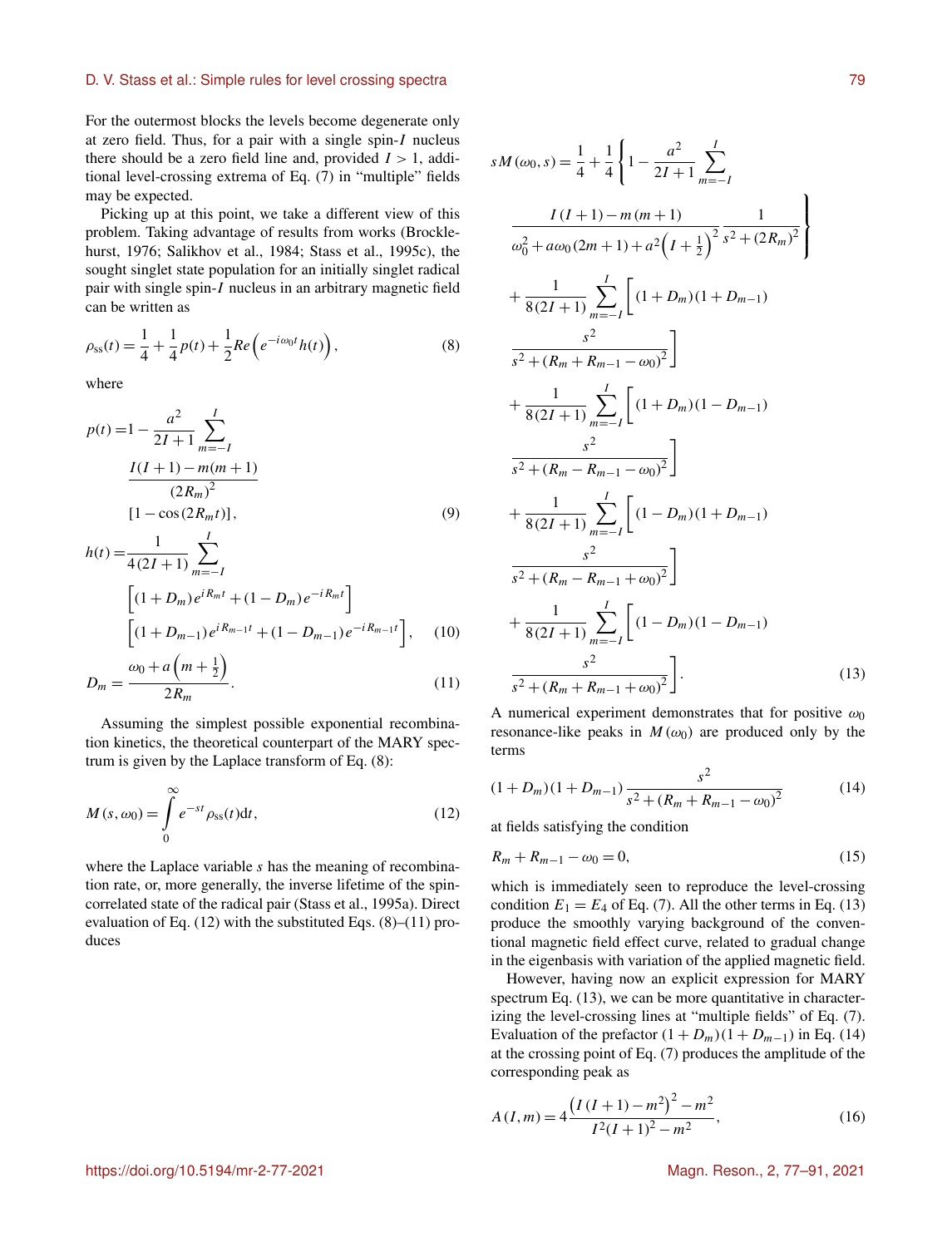while developing Eq. (15) into Taylor series for a small deviation from the crossing point of Eq. (7) produces its Lorentzian width as

$$
W(I,m) = \frac{s}{2} \left( \frac{I(I+1)}{m^2} - \frac{1}{I(I+1)} \right),\tag{17}
$$

where the Laplace variable  $s = \tau^{-1}$  is the inverse of the genuine exponential lifetime of the pair.

The formalism of Eq. (8) makes it very convenient to introduce a spin- $I_2$  nucleus at the other partner of the pair. The corresponding counterpart to Eq. (8) would read as

$$
\rho_{ss}(t) = \frac{1}{4} + \frac{1}{4}p_1(t)p_2(t) + \frac{1}{2}Re\left(h_1(t)h_2^*(t)\right),\tag{18}
$$

where subscripts 1 and 2 relate the corresponding functions in Eqs. (9) and (10) to the first and second pair partners, with their respective nuclear spins  $I_{1,2}$  and coupling constants  $a_{1,2}$ introduced as appropriate, and "<sup>∗</sup> " stands for the complex conjugation. The summations in functions of Eqs. (9) and (10) run over all  $2I_{1,2} + 1$  values of the respective nuclear spin projections.

The last term in Eq. (18) containing  $Re(h_1(t)h_2^*(t))$  now produces for each pair  $(m, n)$  16 terms in  $\rho_{ss}$  of the form

$$
(1 \pm D_{1,m}) (1 \pm D_{1,m-1}) (1 \pm D_{2,n}) (1 \pm D_{2,n-1})
$$
  
exp[*i* ( $\pm R_{1,m} \pm R_{1,m-1} \mp R_{2,n} \mp R_{2,n-1}) t$ ], (19)

and again numerical experiment demonstrates that for positive fields the only resonance-like contributions to the Laplace transform  $M(\omega_0)$  come from the terms

$$
(1+D_{1,m})(1+D_{1,m-1})(1+D_{2,n})(1+D_{2,n-1})
$$
  

$$
\frac{s^2}{s^2+(R_{1,m}+R_{1,m-1}-R_{2,n}-R_{2,n-1})^2},
$$
 (20)

with positions of the maxima determined by the equation

$$
R_{1,m} + R_{1,m-1} - R_{2,n} - R_{2,n-1} = 0,\t\t(21)
$$

while all other terms only contribute to the smooth background.

Equation (21) is equivalent to an eighth-order algebraic equation and does not lend itself to an exact analytic solution. To advance further, we shall now impose the assumption  $a_2 \ll a_1$  and focus on the vicinity of one of the crossing points of Eq. (7) for the "dominant" partner with the larger HFC. Proceeding in two steps now, we first note that these assumptions automatically place the second partner in the high-field limit  $a_2 \ll \omega_0$ , which lets us develop the square roots  $R_{2,x}$  in Eq. (21) into linear forms in the small parameter  $a_2/\omega_0$ , similarly to a high-field approximation in conventional magnetic resonance, and convert Eq. (21) to a much simpler expression

$$
R_{1,m} + R_{1,m-1} = R_{2,n} + R_{2,n-1} = \omega_0 + na_2.
$$
 (22)

This is equivalent to a cubic equation, which is linearized further by introducing a second small parameter  $a_2/a_1$  to obtain the sought solution:

$$
\omega_0^* = -a_1 \frac{I_1(I_1 + 1)}{2m} - a_2 n \left( \frac{I_1(I_1 + 1)}{2m^2} - \frac{1}{2I_1(I_1 + 1)} \right). \tag{23}
$$

This is valid for each pair of nuclear spin projections  $(m, n)$ , but since we consider the crossings in positive fields, as in Eq. (7), we should formally restrict m to be in the range  $-I <$  $m < 0$ , while *n* can assume any of its  $2I_2+1$  possible values.

Tracing the two-step linearizing high-field assumption for the second partner back to the starting expression of Eq. (18), it is readily seen that if the second partner contains an arbitrary set of magnetic nuclei with HFC so small that the highfield limit is valid at fields of Eq. (7) for its entire ESR spectrum in a conventional sense, we can set from the beginning

$$
p_2(t) = 1, \ h_2(t) = \exp\left[i\left(\omega_0 + \sum_{k,n_k} a_k n_k\right)t\right],\tag{24}
$$

which in the same order produces

$$
R_{1,m} + R_{1,m-1} = R_{2,n} + R_{2,n-1} = \omega_0 + \sum_{k,n_k} a_k n_k, \quad (25)
$$

where  $a_k$  and  $n_k$  are the HFC constants and spin projections for the kth nucleus. By the same token, an inhomogeneous spectrum, like a "semiclassical" Gaussian shape (Schulten and Wolynes, 1978), can be used in place of the sum  $\sum_{k,n_k} a_k n_k$ . Substituting Eq. (25) into Eq. (21) as a result of the first step of linearization, we obtain Eq. (22) with the term  $na_2$  changed for the sum  $\sum_{k,n_k} a_k n_k$ . Solving it by the second step of linearization, we arrive at the result similar to Eq. (23):

$$
\omega_0^* = -a_1 \frac{I_1(I_1 + 1)}{2m} - \left(\frac{I_1(I_1 + 1)}{2m^2} - \frac{1}{2I_1(I_1 + 1)}\right)
$$
  

$$
\sum_{k,n_k} a_k n_k.
$$
 (26)

This is the central result of this work, and its interpretation is as follows: provided the entire ESR spectrum of the second partner is compact enough in comparison to the hyperfine coupling in the dominant first partner, each characteristic level-crossing "line at multiple field" of Eq. (7) spells out the ESR spectrum of the second partner, scaled in field by a constant factor, which depends on the specific crossing and is given in parentheses in Eq. (26), with intensity of Eq. (16) borrowed from the original crossing and distributed over the spectrum as in the conventional ESR. We also note that the field-scaling factor in Eq. (26) is identical to the scaling factor for the homogeneous width in Eq. (17), as both are ultimately determined by the relative slopes of the linearized crossing levels, so the scaling is uniform from both homogeneous and inhomogeneous perspectives. The sum  $\sum_{k,n_k} a_k n_k$ can be substituted for any spectral shape function  $F(\omega_0)$ , provided that it is restricted to a linear, first-order spectrum in terms of conventional ESR. Second-order conventional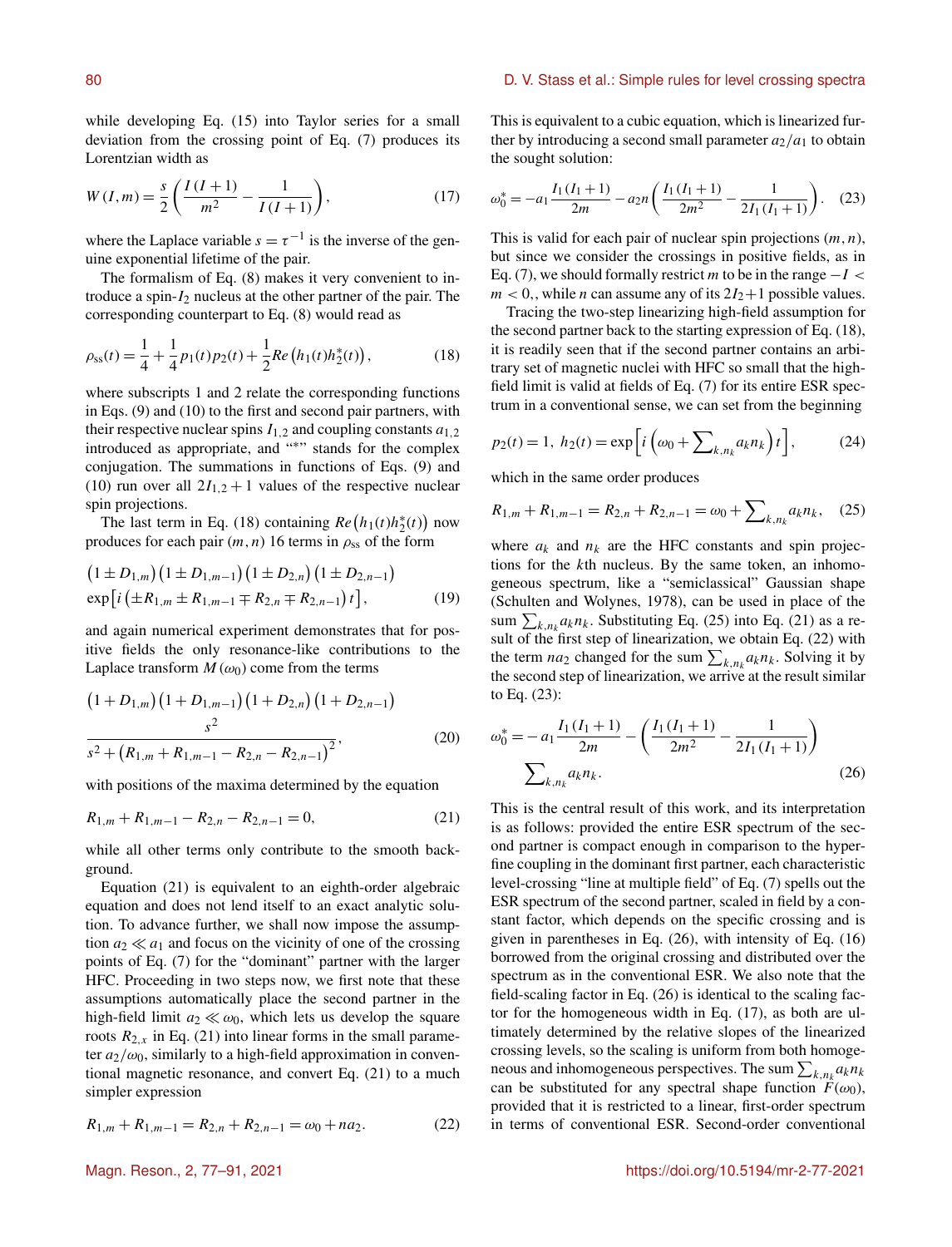ESR spectra (Fessenden, 1962) would not carry transparently through the double-step linearization procedure and would have required a more careful treatment to second order at both steps.

We finally note that the same formalism can be used to analyze the level crossings driven by substantial difference in g values of the pair partners together with HFC, mentioned in the introduction and studied in detail in Brocklehurst (1999). Assuming that the first partner has one spin-I nucleus with HFC  $a_1$  and g value  $g_1$ , while the second partner has no magnetic nuclei, but a shifted  $g$  value  $g_2$ , and introducing relative shift of g values  $\delta = \frac{g_2 - g_1}{g_1} \ll 1$ , we should set for the second partner

$$
p_2(t) = 1, \ h_2(t) = \exp[i\omega_0(1+\delta)t], \tag{27}
$$

yielding

$$
R_{2,n} + R_{2,n-1} = \omega_0 (1 + \delta) \tag{28}
$$

and two sets of solutions:

$$
\omega_{01}^* = -a_1 \frac{I_1(I_1 + 1)}{2m}, \ \omega_{02}^* = a_1 \frac{I_1(I_1 + 1)}{2m} + a_1 \frac{m}{\delta}.
$$
 (29)

While the first set coincides with Eq. (7) or Eq. (26) with  $a_2$  set to zero and with the lines at  $\omega_{01}^*$  understood as lines in weak fields where the difference in g values is not yet consequential, the second set has a small parameter  $\delta$  in the denominator and gives the same lines translated to high fields. Expressions of Eq. (29) were first derived in Brocklehurst (1999) and are re-derived here only to show the equivalence of the employed approach, and the reader is referred to Brocklehurst (1999) for a more in-depth discussion of  $\Delta g$ induced level crossings.

# **3** Even number of equivalent spin- $\frac{1}{2}$  nuclei to drive **spin evolution in the pair**

Several comments regarding the results of the previous section are now in order. First of all, the "driving" crossings of Eq. (7) require a nucleus with spin  $I > 1$  and substantial HFC that would furthermore not compromise the relaxation properties of the recombining pair. Although nuclei with spins  $\frac{3}{2}$  and higher, like  $\frac{35,37}{2}Cl(\frac{3}{2})$  (Bagryansky et al., 1998),  $^{27}$ Al( $^{5}_{2}$ ),  $^{69,71}$ Ga( $^{3}_{2}$ ),  $^{113,115}$ In( $^{9}_{2}$ ) (Sergey et al., 2012), and  $^{73}Ge(\frac{9}{2})$  (Shokhirev et al., 1991; Borovkov et al., 2003), occasionally occur in magnetic field effect experiments, so far the only resolved lines in multiple fields of Eq. (7) have been reported for systems containing sets of equivalent spin- $\frac{1}{2}$  nuclei, either protons or fluorines (Stass et al., 1995b; Saik et al., 1995; Grigoryants et al., 1998; Kalneus et al., 2006a). The best results making them promising for such applications were obtained for radical anions of either hexafluorobenzene (six fluorines with  $a = 13.7$  mT) or octafluorocyclobutane (eight fluorines with  $a = 15.1$  mT) paired with a narrow partner radical cation. This means that the single spin-I nucleus would in most cases be an effective spin equal to one of the possible values of the total spin for a set of equivalent spin- $\frac{1}{2}$  nuclei, with the corresponding statistical distribution, and thus there would be a corresponding composite level-crossing spectrum with contributions from all possible values of the total nuclear spin.

It is a fluke that in the most common case of an even number of spin- $\frac{1}{2}$  nuclei the crossings of Eq. (7) occur at simple integer multiples of the HFC constant  $a$  and mostly overlap to reinforce each other, but the downside is that the overlapping spectra have different field-scaling factors. However, in reality the latter does not create that much of a problem. Let us take hexafluorobenzene with its six equivalent fluorines as a typical example. The possible values of pairs  $(I,|m|)$ to produce crossings of Eq.  $(7)$  would be  $(3, 2)$ ,  $(3, 1)$ , and  $(2,1)$ , producing the lines of Eq.  $(7)$  in the fields  $3a, 6a,$ and 3a, respectively. The corresponding field-scaling factors from Eq. (26) would be  $\frac{12}{8} - \frac{1}{24}$ ,  $\frac{12}{2} - \frac{1}{24}$ , and  $\frac{6}{2} - \frac{1}{12}$ , respectively. It can be seen that the two overlapping lines at  $3a$  have different scaling factors, reflecting the different slopes of the intersecting energy levels. Now let us estimate their relative contributions. The statistical weights of sub-ensembles with total spin *I* for a set of an even number *n* of spin- $\frac{1}{2}$  nuclei  $W(I; n)$  can be taken from Bagryansky et al. (2000),

$$
W(I; n) = \frac{(2I + 1)^2 n!}{2^n \left(\frac{n}{2} - I\right) \left(\frac{n}{2} + I + 1\right)!},\tag{30}
$$

and in our example evaluate to  $W(3, 6) = \frac{7}{64}$  and  $W(2, 6) =$  $\frac{25}{64}$ . It can be seen that the overlapping crossing at 3*a* is statistically dominated by the smaller total spin  $I = 2$ , while the higher total spin  $I = 3$  is responsible for the crossing at 6*a*. Omitting the small corrections of  $\frac{1}{24}$  and  $\frac{1}{12}$ , the field-scaling factors for the crossings at  $3a$  and  $6a$  are 3 and 6, respectively, with the crossing at 3a being nearly 4 times stronger and twice narrower, which is critical in field modulation experiments.

For our second example of eight equivalent fluorines we would get the weights of  $W(4; 8) = \frac{9}{256}$ ,  $W(3; 8) = \frac{49}{256}$ , and  $W(2; 8) = \frac{100}{256}$  and lines at 10*a*, 5*a*, and 10*a*/3 from  $I = 4$ in addition to already described lines at  $3a$  and  $6a$ . Again the strongest line at  $3a$  is dominated by the contribution from the  $I = 2$  sub-ensemble with field-scaling factor 3 and swamps the much weaker nearby line at  $10a/3$  coming from  $I = 4$ . The line at 6*a* is dominated by  $I = 3$  with the scaling factor of 6 and swamps the nearby line at  $5a$  from  $I = 4$ , and the only genuinely new line from  $I = 4$  is the line at 10*a* with the scaling factor of 10. To generalize this, we note that the "dominant" lines come from pairs  $(I,|m|)$  with all possible values of I in the range  $1 < I \leq n/2$  and  $|m| = 1$ . Comparing the expressions for the positions  $\omega_0^*$  of the crossing peaks and the field-scaling factors  $f$  in Eqs. (26) and (17) and omitting the small correction  $(2I_1(I_1 + 1))^{-1}$  in the scaling factors,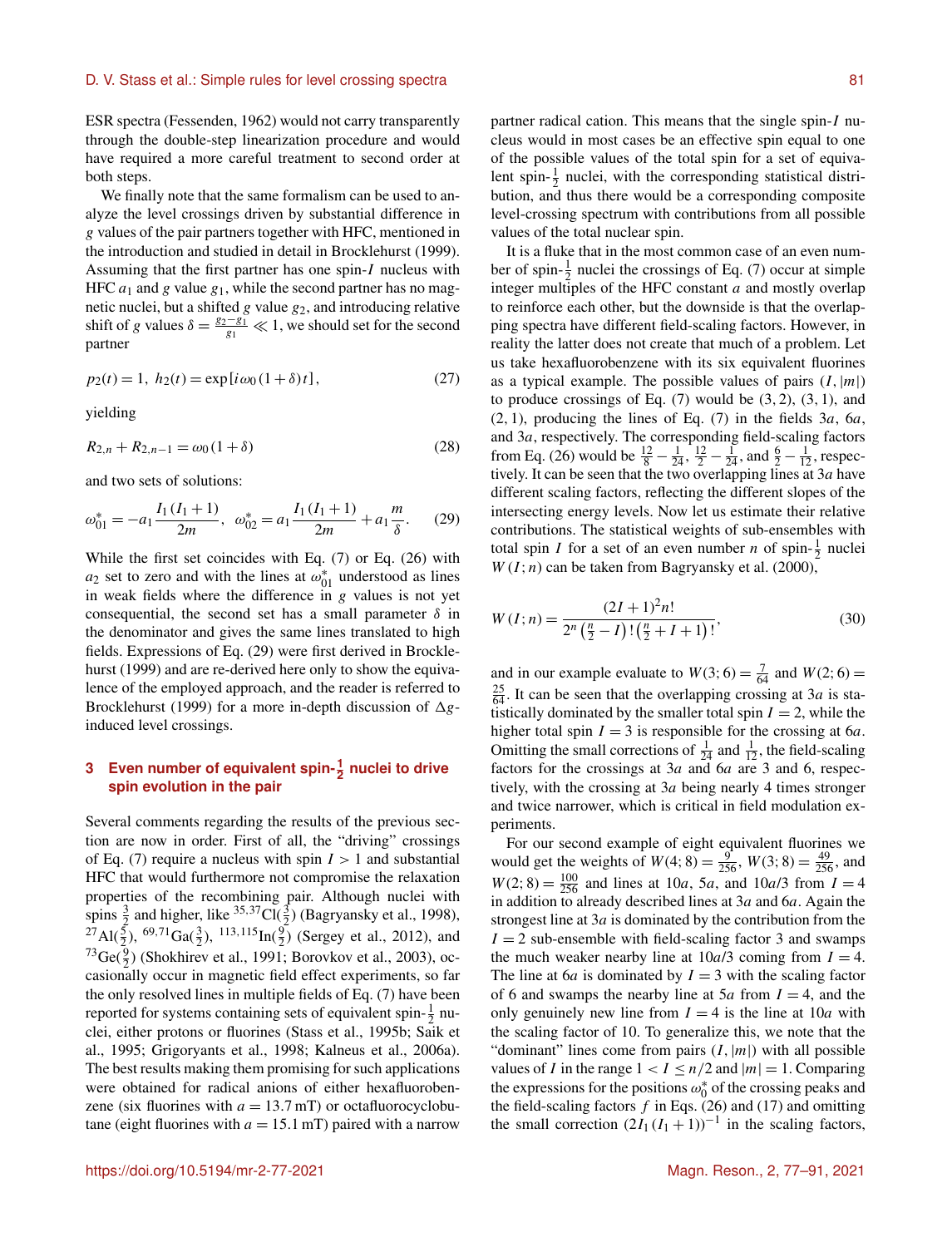we see that

for 
$$
|m| = 1
$$
 
$$
\left\{ \frac{\omega_0^*}{a_1} = \frac{I_1(I_1 + 1)}{2|m|} \right\}
$$

$$
= \left\{ f = \frac{I_1(I_1 + 1)}{2m^2} \right\} = \frac{I_1(I_1 + 1)}{2}.
$$
 (31)

From this we derive our "Simple" rule of structure:

*Given a radical pair with*  $n = 2k$  *equivalent spin*- $\frac{1}{2}$  *nuclei with a large HFC constant a in one partner to drive spin evolution and a compact relative to the HFC constant ESR spectrum in the other partner, expect in the magnetic field effect curve* k−1 *progressively weaker copies of the ESR spectrum of the narrow partner at fields*  $\omega_0^* = f_q a$  *scaled in the field by*  $f_q$ ,  $f_q = q(q + 1)/2$ ,  $q = 2,...k$ . *The strongest copy is the lowest of them, for*  $f = 3$ ; *i.e., it is at "triple field" and is "triply scaled".*

Although so far the only experimental observations of the ESR structure using this approach have been the "spectrum" at 3a for an unresolved inhomogeneous spectrum as a proof of principle in Tadjikov et al. (1996) and arguments based on the lack of the inhomogeneous spectrum at  $3a$  in several works on radiation chemistry (Tadjikov et al., 1997; Usov et al., 1997; Sviridenko et al., 1998) from just one group, we hope that the current surge of interest to the level (anti)crossing interpretation of magnetic resonance will draw attention to this aspect of the humble magnetic field effect experiments.

# **4 Other possible configurations of the driving spins**

Although the case of an even number of driving spins- $\frac{1}{2}$  is the most convenient, it is not the only possible one. Still staying with equivalent nuclei, one experimental case of three spins- $\frac{1}{2}$  has been reported, for the radical anion of 1,3,5trifluorobenzene complemented with a partner with a narrow ESR spectrum (Kalneus et al., 2006a). The only levelcrossing line here comes from the effective total spin  $I = \frac{3}{2}$ for three fluorines, as expected, and could in principle be used as a vehicle to obtain the ESR spectrum of the partner. Furthermore, tracing back how the structure-bearing partner was introduced after linearization in Eqs. (24) and (25), we see that there is nothing special in the single spin-I or equivalent spin- $\frac{1}{2}$  nuclei other than the possibility of treating them analytically and obtaining a well-defined level-crossing line if the HFC coupling is sufficiently strong. Of course, this is a rather substantial "other than", but it does not exclude other possible spin systems as the driving partner if they appear.

Such systems do indeed exist. Several experimental reports of the resolved MARY spectra for systems with nonequivalent nuclei with large HFC constants, in all cases fluorines, have been published. These include radical anions of 1,2,3-trifluorobenzene (Kalneus et al., 2007), pentafluorobenzene (Kalneus et al., 2006b), and recently several fluorosubstituted diphenylacetylenes (Sannikova et al., 2019),

#### 82 **B. B. St. St. St. St. St. St. Simple rules for level crossing spectra**  $\Box$  D. V. Stass et al.: Simple rules for level crossing spectra

again complemented with a radical cation with a narrow ESR spectrum. The spectra featured well-defined lines that were reproduced in simulations and were traced to clusters of level crossings in the spin system of the pair. Although the "multiplication of the ESR spectrum" of the possible pair partner would in this case not be very informative due to high concentration of close and overlapping level crossings, it would be rather important to at least keep in mind the inhomogeneous broadening of these lines due to hyperfine couplings in the second partner.

Analysis of the level-crossing spectra for systems with non-equivalent nuclei also helped develop the concept of "active crossings" (Pichugina and Stass, 2010) as a substitute for traditional selection rules for transitions in conventional magnetic resonance. To put it simply, of all the energy-level crossings present in the spin system of the pair, only those between levels reachable from the same initial (singlet) state of the pair may produce observable lines due to interference of coherently populated eigenstates. In terms of the discussion of this work, the active crossings would be the crossings of levels from the same four-dimensional blocks with energies of Eq.  $(3)$ , to which correspond the terms with fixed m in the sums of Eq. (13).

# **5 Introducing nuclei into the driving partner: crossings vs. anticrossings**

The transparency of translating the ESR spectrum of the narrow partner to the level-crossing line due to the partner with strong HFC is rather amazing and is a consequence of separating these two roles and adding the new nuclei to the partner that originally just complements the pair. This can be more easily understood using the language of wave functions rather than the density matrix as follows. Suppose we have an active level crossing of Eq. (7) from a subspace of pair eigenstates of Eq. (3) spanning four functions of the product basis  $|S_{1z}, I_z\rangle_1|S_{2z}\rangle_2$  with projections  $|\alpha, m\rangle_1|\beta\rangle_2$ ,  $|\alpha,m-1\rangle_1|\alpha\rangle_2$ ,  $|\beta,m\rangle_1|\alpha\rangle_2$ , and  $|\beta,m+1\rangle_1|\beta\rangle_2$ . The only non-secular interaction in the pair is hyperfine coupling in the first partner, which means that the eigenstates of the pair will be of the form  $|\xi_i\rangle_1|S_{2z}\rangle_2$ , still remaining the products of functions for the two partners. The energies of the eigenstates will be the sums of energies for the two partners, and the nontrivial spin evolution leading to level-crossing lines is due to simultaneously projecting the starting singlet state onto several eigenstates at the moment of pair creation and back at the moment of recombination and beating due to different energies of the populated eigenstates that partially stops when some energies become equal; i.e., some levels cross.

Now let us introduce nuclei to the second partner, i.e., augment its eigenstate  $|S_{2z}\rangle_2$  to include the indices of the newly introduced nuclear spin projections to  $|S_{2z}, n_{1z},...,n_{kz}\rangle_2$ . Since we are in the conditions of the high-field limit for the second partner, as in conventional ESR, the augmented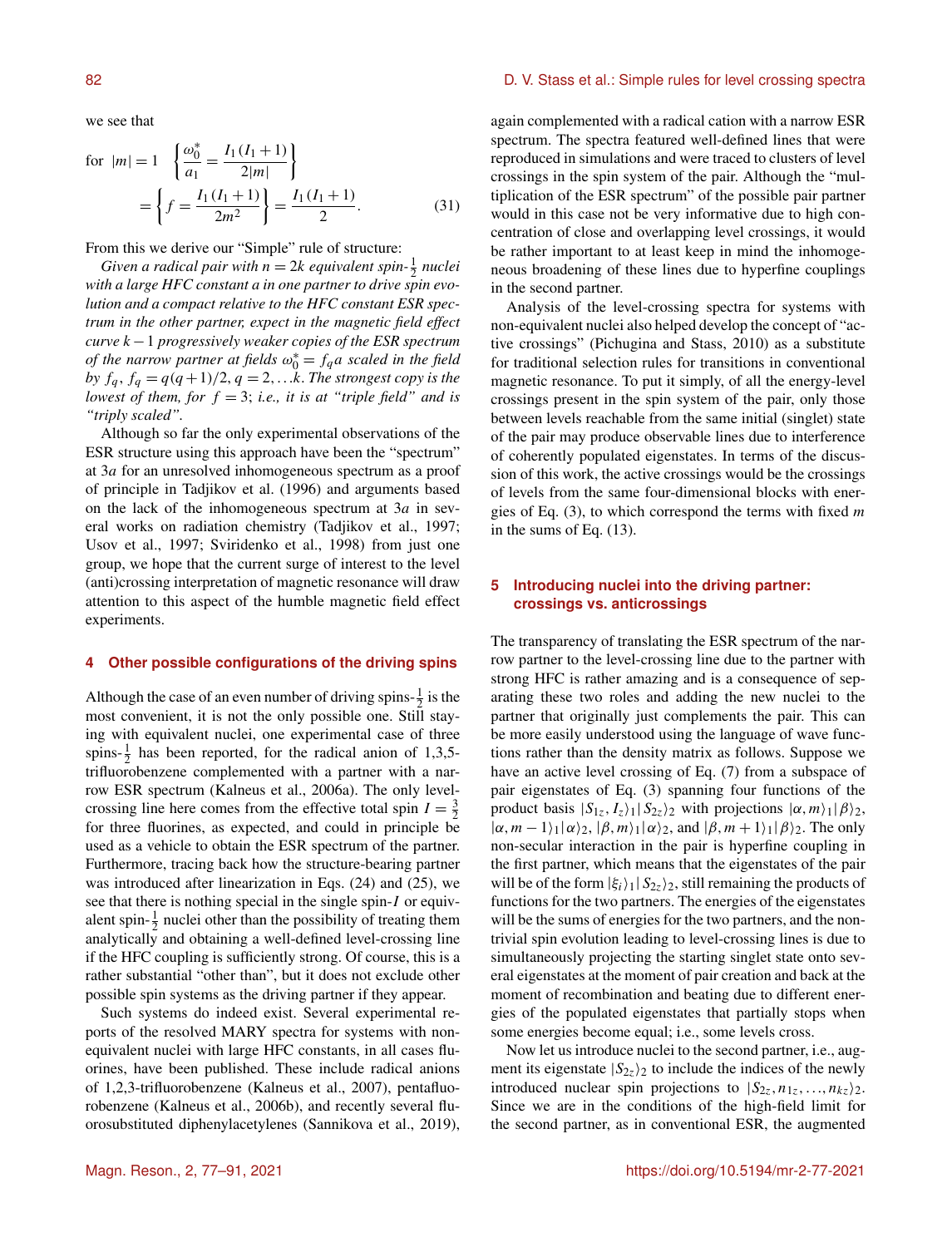eigenfunctions will in fact be products of electron and nuclear functions  $|S_{kz}\rangle_2|n_{1z},...,n_{kz}\rangle$  splitting in energy by the corresponding secular contribution  $\pm \frac{1}{2} \sum_{k,n_k} a_k n_k$ . The states of the newly introduced nuclei in this approximation are not affected by spin evolution in the pair, and thus the nuclear function  $|n_1, \ldots, n_{kz}\rangle$  effectively becomes a new conserved multi-index, by which the state space for the pair augmented with new nuclei is partitioned. The original fourdimensional subspaces housing the active crossings are multiplied into copies differing only by the new multi-index, each giving the same active crossing, but at a correspondingly shifted energy and with a proportionally reduced intensity borrowed from the original crossing. The varying scaling with the field comes from the different relative slopes of the linearized crossing levels, which now differ from the  $\pm \omega_0/2$  of conventional ESR and become progressively more shallow with an increasing external field, spreading the same vertical shift in energy to a progressively wider horizontal scaling with the field. The same can be said about the scaling of the homogeneous contribution to the linewidth of Eq. (17), which converts the same width of the energy levels due to the finite lifetime into the width along the field axis. Since this multiplication of state subspaces is entirely due to the second partner, this discussion applies to any hyperfine structure of the driving partner, provided its HFC constants are sufficiently high.

The situation with adding the new nuclei to the first, driving, partner is quite different. Now the function augmented with additional nuclear spins is not of the high-field limit case, and effectively a new interaction is added into a coupled spin system. Let us again turn to the wavefunction illustration, first for single nuclear spin- $\frac{1}{2}$  and just one added spin- $\frac{1}{2}$  nucleus with a small HFC constant  $a_2 \ll a_1$ . The original functions  $|S_{1z}, I_z\rangle_1$  for the first partner are now augmented to functions  $|S_{1z}, I_z, n\rangle_1$ , which do not factor into a simple product, and the newly introduced index  $n$  is not just an external conserved quantity. Instead we have the introduction of (weak) additional interactions into a system of crossing levels, which leads to anticrossings. Since the total spin projection is conserved for each radical, e.g., functions  $|\alpha, \alpha, \beta\rangle_1$ ,  $|\alpha, \beta, \alpha\rangle_1$ ,  $|\beta, \alpha, \alpha\rangle_1$  now fall into one sub-block of the Hamiltonian and are mixed together, and we note that without the added nucleus the first of them and the two other were in different blocks and would have contributed to different active crossings. Now addition of a weak new coupling introduces an anticrossing, possibly between different blocks, instead. The key questions are now what anticrossings are being introduced and whether the original crossings turn into anticrossings upon addition of the new interaction. This situation must be familiar to experts in hyperpolarized NMR in the form of level anticrossings in three-spin systems, where one nucleus is *J* coupled to two other nuclei (Miesel et al., 2006; Pravdivtsev et al., 2013). Another close example is a three-spin system biradical ion/radical ion with an exchange interaction within the biradical and hyperfine interaction with a nucleus in either partner (Lukzen et al., 2002; Verkhovlyuk et al., 2007), where a nucleus in the biradical ion produces an anticrossing near the main line of  $J$  resonance in the biradical, while a nucleus in the radical partner produces a crossing. A similar dichotomy is also observed in magnetic effects in a biradical/stable radical complex with different distributions of inter- and intra-partner exchange interactions (Magin et al., 2004, 2005, 2009).

To analyze the resulting changes in eigenstructure, let us review Eq. (3). The expressions for energies are clearly of the form  $\left(-\frac{a}{4} \pm R_m\right) \pm \frac{\omega_0}{2}$  and are the sums of the energies of two independent partners. One of them has coupled electron and nuclear spins and corresponds to the first term, which is the familiar Breit–Rabi expression (Breit and Rabi, 1931) for arbitrary nuclear spin  $I$ . The other partner has just electron spin. We also require that the states of Eq. (3) be reachable from the same electron spin singlet state. To obtain the pair state subspace with total spin projection  $\Sigma_z = m$ , we thus need to combine two states of the first partner with total projection  $M_z = m + \frac{1}{2}$  spanning the product basis states  $|\alpha, m\rangle_1$ ,  $|\beta, m + 1\rangle$ <sub>1</sub> with the  $|\beta\rangle$ <sub>2</sub> state of the second partner and two states of the first partner with total projection  $M_z = m - \frac{1}{2}$ spanning the product basis states  $|\alpha, m - 1\rangle_1$ ,  $|\beta, m\rangle_1$  with the  $|\alpha\rangle_2$  state of the second partner. So, the energies of Eq. (3) correspond to the following functions:

$$
E_1(m) = \left(-\frac{a}{4} + R_m\right) - \frac{\omega_0}{2}, |\psi_1(m)\rangle
$$
  
\n
$$
= (\cos_m|\alpha, m\rangle_1 + \sin_m|\beta, m + 1\rangle_1)|\beta\rangle_2,
$$
  
\n
$$
E_2(m) = \left(-\frac{a}{4} - R_m\right) - \frac{\omega_0}{2}, |\psi_2(m)\rangle
$$
  
\n
$$
= (-\sin_m|\alpha, m\rangle_1 + \cos_m|\beta, m + 1\rangle_1)|\beta\rangle_2,
$$
  
\n
$$
E_3(m) = \left(-\frac{a}{4} + R_{m-1}\right) + \frac{\omega_0}{2}, |\psi_3(m)\rangle
$$
  
\n
$$
= (\cos_{m-1}|\alpha, m - 1\rangle_1 + \sin_{m-1}|\beta, m\rangle_1)|\alpha\rangle_2,
$$
  
\n
$$
E_4(m) = \left(-\frac{a}{4} - R_{m-1}\right) + \frac{\omega_0}{2}, |\psi_4(m)\rangle
$$
  
\n
$$
= (-\sin_{m-1}|\alpha, m - 1\rangle_1 + \cos_{m-1}|\beta, m\rangle_1)|\alpha\rangle_2, (32)
$$

where trig notation was adopted for the mixing coefficients in the Breit–Rabi functions.

Now let us introduce an additional nucleus with spin  $K$ with a weak hyperfine coupling into the first partner by building product functions of the form  $|\psi_i(m)\rangle|n\rangle$  and treating the new hyperfine interaction as perturbation  $\hat{V} = bS_1K$ . We recall that the original active crossings were the ones within the blocks of Eq. (32) for  $E_1 = E_3$ ,  $E_2 = E_4$  in the zero field and  $E_1 = E_4$  in the fields of Eq. (7). Now we note that the perturbation is diagonal with respect to the second electron spin and thus has zero matrix elements  $V_{13}$ ,  $V_{24}$ , and  $V_{14}$  between the required functions and conclude that the original active crossings all survive and do not turn into anticrossings.

Non-vanishing matrix elements can be obtained between functions of adjacent blocks of Eq. (32), e.g.,  $|\psi_{1,2}(m)\rangle$  and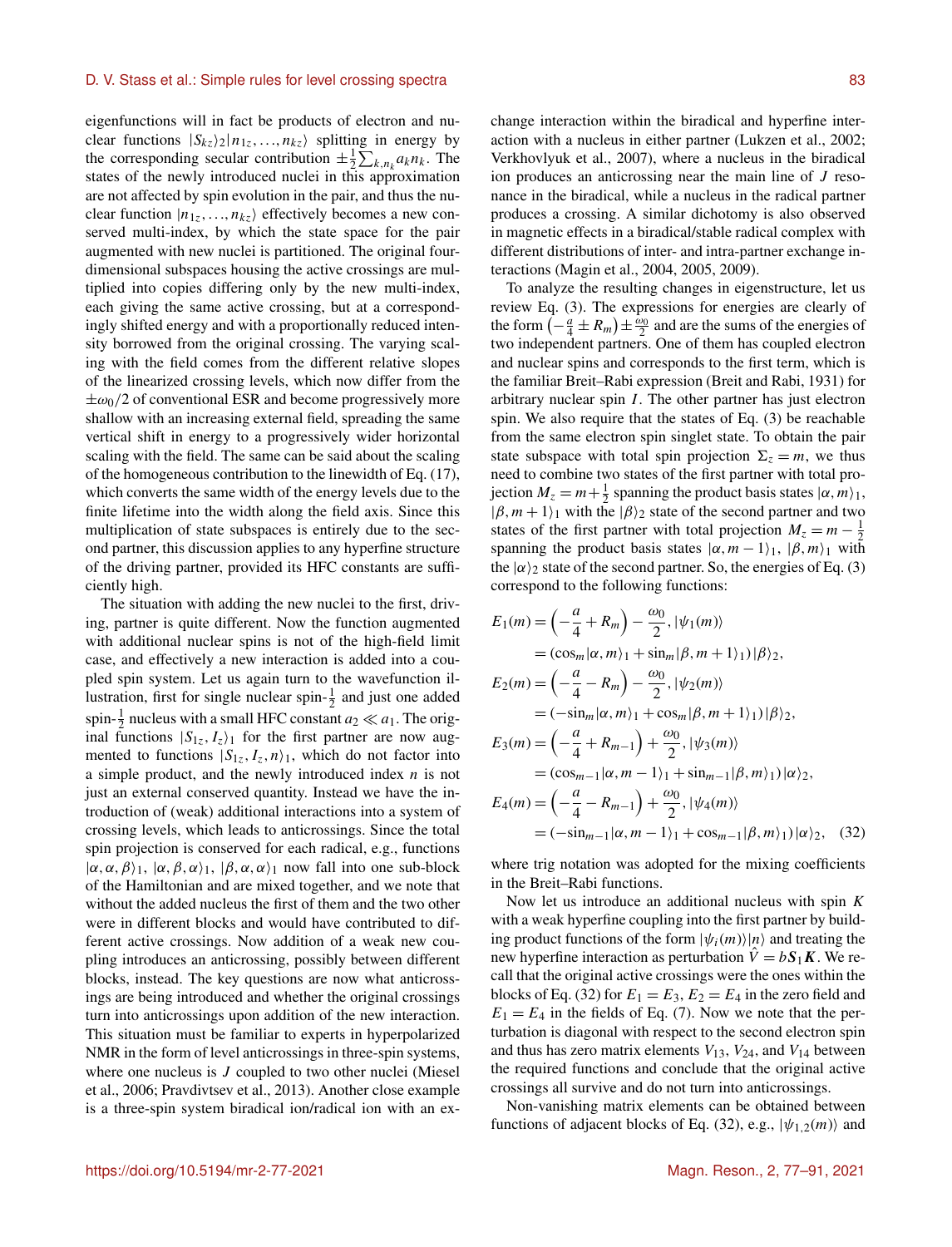$$
|\psi_{1,2}(m-1)\rangle:
$$
  
\n
$$
\langle \psi_1(m); n | \hat{V} | \psi_1(m-1); n+1 \rangle
$$
  
\n
$$
= \cos_m \sin_{m-1} \langle \alpha, m; n | \frac{b}{2} S_{1+} K_- | \beta, m; n+1 \rangle_1
$$
  
\n
$$
= \cos_m \sin_{m-1} \frac{b}{2} \sqrt{(K+n+1)(K-n)},
$$
\n(33)

with similar results for all four combinations of indices 1 and 2 for the two functions and all four combinations for indices 3 and 4 of the other two functions. This implies anticrossings if the original functions corresponded to crossing energy levels. Looking at expressions for energies of Eq. (32), this in turn implies  $R_m = \pm R_{m-1}$ , which is indeed possible in the zero field in the variant  $R_m = R_{m-1}$ . Thus, for each pair of adjacent four-dimensional blocks of Eq. (32) with  $\Sigma_z = m$  and  $\Sigma_z = m - 1$ , we had four crossings in the zero field for  $E_i(m) = E_i(m-1), i = 1, \ldots, 4$  that turn into the respective anticrossings. Furthermore, these anticrossings stitch together all the subspaces of the initially partitioned state space. Note that the original crossings were not active: they corresponded to different subspaces, and thus their states would not be populated simultaneously and interfere. However, as opposed to the interference effects of genuine level crossings, the anticrossings just reshape the energylevel layout and do not require the simultaneous population of the contributing states, and thus the added weak hyperfine interaction in the first partner turns dormant crossings into acting anticrossings in the zero field. We further note that the specific hyperfine structure for the added nuclei is not important: it just suffices that they provide the nonzero couplings of Eq. (33) between the zero-field states of the adjacent blocks.

Since the newly introduced weak interaction does not affect the original active crossings, we may evaluate its effect on energy levels to first order by evaluating the average values of the perturbing interaction for product functions  $|\psi_1(m)\rangle|n\rangle$ , and for the interesting case of the crossing  $E_1 = E_4$ , we obtain

$$
V_{11} = b\frac{n}{2} \left( 2\cos_m^2 - 1 \right), \quad V_{44} = -b\frac{n}{2} \left( 2\cos_{m-1}^2 - 1 \right). \quad (34)
$$

This moves the surviving active crossing in energy by

$$
\Delta E_{1,4} = V_{11} - V_{44} = bn \left( \cos_m^2 + \cos_{m-1}^2 - 1 \right) \tag{35}
$$

evaluated at the crossing field of Eq. (7), which is then converted to shift in the field by the field-scaling factor due to differential slopes taken from Eq. (26). Such evaluation yields some unwieldy expression, hardly qualifying for a "simple rule" and of little practical utility, but note that the shift in the field is simply proportional to  $bn$ , with the scaling factor depending only on the properties of the "driving" spins and particular crossing, and again this linearity means that the spectrum corresponding to the added weaker hyperfine structure will be spelled out at the original crossing point

#### 84 **B. D. V. Stass et al.: Simple rules for level crossing spectra**

of Eq. (7), as was the case for Eq. (26). In practice this means that additional nuclei with smaller HFC constants in the driving partner at least contribute an inhomogeneous broadening to the level-crossing line, complicating its experimental observation, as is the case for the radical anion of 1,2,4,5 tetrafluorobenzene containing two protons with smaller couplings in addition to four equivalent fluorines (Kalneus et al., 2006a). The reason for the noted linearity is of course the applicability of first-order perturbation theory due to survival of the active crossings. Such simple considerations can sometime help advance in a problem that seems otherwise overwhelming (Stass, 2019).

Similar issues of "localization of interaction" in pair partners also arise in the discussion of  $\Delta g$ -induced resonances (Brocklehurst, 1999) and in the discussion of the zero field line in the magnetic field effect curve, where it was mentioned several times that distribution of HFC over both partners as opposed to their concentration in one partner decreases the magnitude of the effect (Timmel et al., 1998; Kalneus et al., 2005; Woodward et al., 2008). In our picture it appears as arising of anticrossings at the zero field that spreads and counteracts the active crossings originally present there, additionally washing away the well-defined partitioning into state subspaces with pronounced state interference. Another place where the crossing vs. anticrossing discussion is very relevant is the so-called  $J$  resonance in radical pairs (Hamilton et al., 1989; Shkrob et al., 1991) or linked donor–acceptor dyads (Weller et al., 1984; Ito et al., 2003; Wakasa et al., 2015; Steiner et al., 2018), where exchange coupling between the two partners shifts the triplet electron spin manifold relative to the singlet, and at a certain magnetic field the singlet term crosses with one of the triplet sublevels. In many cases these crossings turn into an anticrossing due to additional weaker interactions, such as HFC with magnetic nuclei, but traditionally the situation is often still referred to as "ST− crossing", even though the technical discussion clearly identifies it as anticrossing.

From the practical viewpoint the important difference between crossings and anticrossings is that the former partially block spin evolution due to state interference and thus lock the pair in its initial state, while the latter accelerate spin evolution and assist in leaving the initial state. Furthermore, using the settings of this work as an example, while the crossings produce sharp lines with widths of the order of inverse lifetime  $\tau^{-1}$  separated by intervals of the order of introduced interaction  $V$ , the anticrossings produce much broader lines of the opposite phase with widths on the order broader lines of the opposite phase with widths on the order<br>of  $\sqrt{\tau^{-2} + V^2}$ . If we introduce three parities, to indicate the initial state  $\Gamma_i = +1$  for singlet and  $-1$  for triplet, the observation state  $\Gamma_0 = +1$  for singlet and  $-1$  for triplet, and the type of crossing  $\Gamma_c = +1$  for crossing and  $-1$  for anticrossing, then we can derive our even simpler Rule of signs:

*The sign of a feature in a level-crossing spectrum is given*  $by \Gamma = \Gamma_i \cdot \Gamma_o \cdot \Gamma_c.$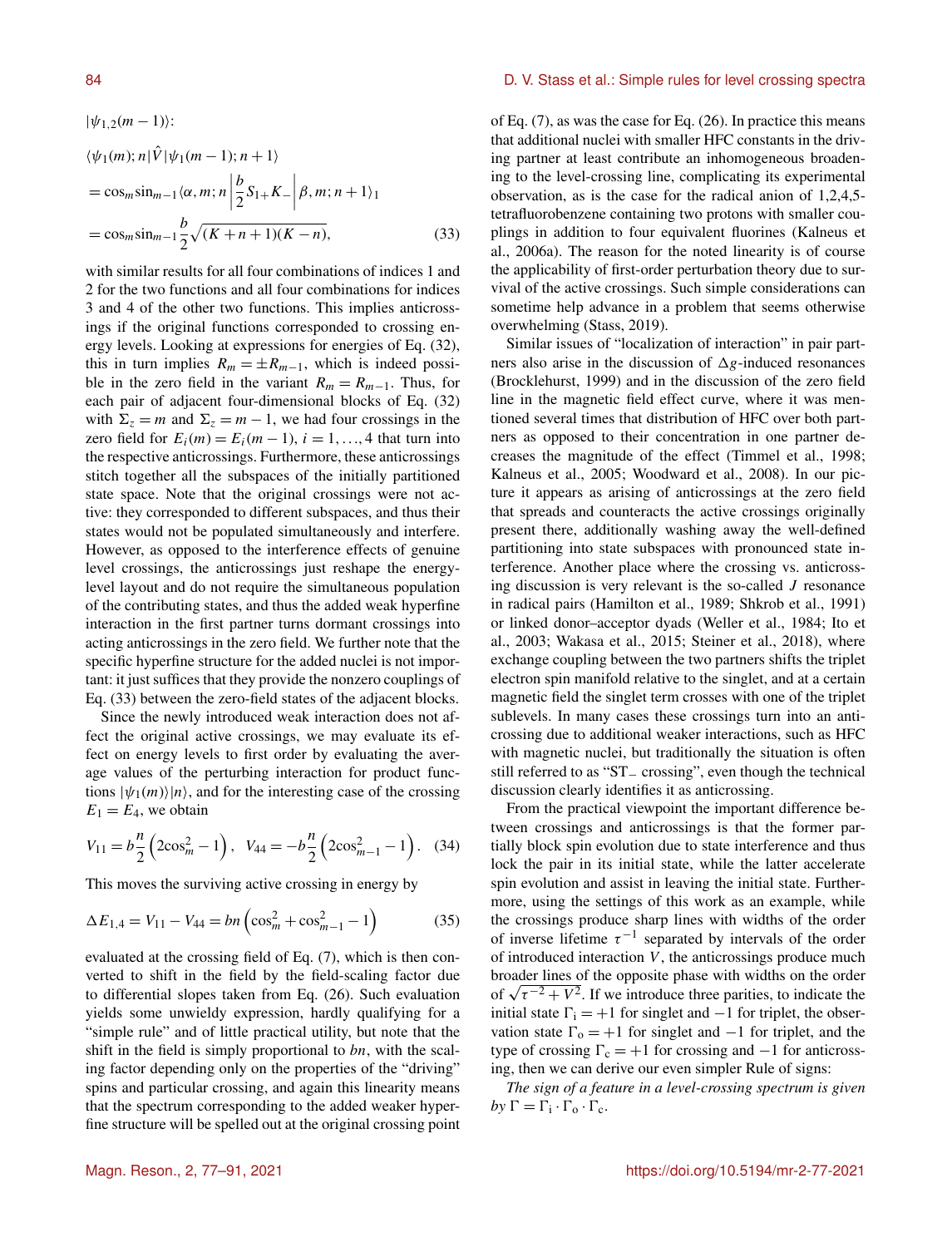# **6 Level-crossing lines as flip-flop resonance in pair partners**

Creation of a spin-correlated radical (ion) pair is a shock excitation for a radical pair Hamiltonian, and, as any shockexcited quantum system, the pair "rings" at its eigenfrequencies (Salikhov, 1993). Since for the pairs of this work the Hamiltonian of the pair is a sum of independent Hamiltonians for the two partners, the ring frequencies must be some linear combinations of the eigenfrequencies for the pair partners. It is clear that creating the pair in a singlet state with a given nuclear configuration must select some subset of the possible ring frequencies, and the examples discussed in this work provide some very useful insight regarding this selection.

Let us again review the expressions of Eq. (32) for energies/functions of the typical subspace of a radical pair spin system. The condition  $E_1 = E_4$  for the level-crossing line can be trivially rearranged as

$$
\left(-\frac{a}{4} + R_m\right) - \left(-\frac{a}{4} - R_{m-1}\right) = \omega_0,\tag{36}
$$

where on the left-hand side we have the difference of energies of two eigenstates of the first pair partner and on the right-hand side an equivalent difference for the second partner. Now we look at the corresponding functions  $\psi_{1,4}$  and recall that our pair starts from and recombines to a singlet state with nuclear spin projection  $m$ , which is the function  $(|\alpha,m\rangle_1|\beta\rangle_2 - |\beta,m\rangle_1|\alpha\rangle_2)/\sqrt{2}$ . We note the following correlation between "transitions" between functions  $\psi_{1,4}$  and changes in the spin states of the individual radicals:

$$
\psi_1 \leftrightarrow \psi_4
$$
 means  $|\alpha, m\rangle_1 \leftrightarrow |\beta, m\rangle_1$   
and  $|\beta\rangle_2 \leftrightarrow |\alpha\rangle_2$ . (37)

The two latter relations mean an allowed ESR transition in the first radical and simultaneously an opposing allowed ESR transition in the second radical, at the same frequency given by the differences in the energies of the corresponding true eigenstates of each of the pair partners. The statement about "allowed ESR transition" should be understood as transition induced by nonzero matrix element of electron spin operator, e.g.,  $S_{1x}$  (for the first partner), between the factors of the functions pertaining to this partner, and for functions  $\psi_{1,4}$ this is reduced to nonzero matrix element between the functions of Eq. (37). Therefore in this case the level-crossing line appears in the field where such a flip-flop energy conserving transition in the pair partners can occur. Inspection of functions in Eq. (32) demonstrates that the same also turns out to be true for the two level crossings in the zero field that correspond to conditions  $E_1 = E_3$  and  $E_2 = E_4$ .

Now let us consider the case of compact ESR structure at the second partner, for which the level-crossing condition of Eq. (25) can again be slightly rearranged to give

$$
\left(-\frac{a}{4} + R_m\right) - \left(-\frac{a}{4} - R_{m-1}\right) = \omega_0 + \sum_{k,n_k} a_k n_k. \tag{38}
$$

The functions for the subspace with the conserving nuclear configuration of the narrow partner are now given by expressions of Eq. (32) with all functions multiplied by the conserved multi-index  $|n_1z, \ldots, n_kz\rangle$ . The previous paragraph can be repeated nearly word for word with the conclusion that the level-crossing lines appear in the field where simultaneous flip-flop energy conserving allowed ESR transitions in the pair partners can occur, between the entangled electronnuclear energy levels of the first partner and between the conventional high-field limit decoupled energy levels in the second radical.

Finally, let us consider the case of both partners containing a single nucleus with arbitrary spin without any assumptions on the relative sizes of their HFC constants  $a_{1,2}$ . The levelcrossing condition for this case is given by Eq. (21), which can again be rearranged into

$$
\begin{aligned} & \left( -\frac{a_1}{4} + R_{1,m} \right) - \left( -\frac{a_1}{4} - R_{1,m-1} \right) \\ &= \left( -\frac{a_2}{4} + R_{2,n} \right) - \left( -\frac{a_2}{4} - R_{2,n-1} \right), \end{aligned} \tag{39}
$$

expressing the equality of transition frequencies for the two partners. To build the functions for a sub-ensemble with  $\Sigma_z = m + n$  reachable from the same singlet state  $(|\alpha,m\rangle_1|\beta,n\rangle_2 - |\beta,m\rangle_1|\alpha,n\rangle_2)/\sqrt{2}$  similar to Eq. (32), we need to combine the Breit–Rabi functions for the first partner with total projection  $M_z = m + \frac{1}{2}$  with the Breit–Rabi functions for the second partner with total projection  $N_z = n - \frac{1}{2}$ and, vice versa, functions with  $M_z = m - \frac{1}{2}$  with functions with  $N_z = n + \frac{1}{2}$ , to obtain function sets

$$
\begin{cases}\n\cos_m |\alpha, m\rangle_1 + \sin_m |\beta, m + 1\rangle_1 \\
-\sin_m |\alpha, m\rangle_1 + \cos_m |\beta, m + 1\rangle_1\n\end{cases}\n\times\n\begin{cases}\n\cos_{n-1} |\alpha, n - 1\rangle_2 + \sin_{n-1} |\beta, n\rangle_2 \\
-\sin_{n-1} |\alpha, n - 1\rangle_2 + \cos_{n-1} |\beta, n\rangle_2\n\end{cases},\n\begin{cases}\n\cos_{m-1} |\alpha, m - 1\rangle_1 + \sin_{m-1} |\beta, m\rangle_1 \\
-\sin_{m-1} |\alpha, m - 1\rangle_1 + \cos_{m-1} |\beta, m\rangle_1\n\end{cases},\n\times\n\begin{cases}\n\cos_n |\alpha, n\rangle_2 + \sin_n |\beta, n + 1\rangle_2 \\
-\sin_n |\alpha, n\rangle_2 + \cos_n |\beta, n + 1\rangle_2\n\end{cases}.
$$
\n(40)

The energy matching condition of Eq. (39) corresponds to the following functions:

$$
(\cos_m|\alpha, m\rangle_1 + \sin_m|\beta, m + 1\rangle_1)
$$
  
\n
$$
\times (-\sin_{n-1}|\alpha, n - 1\rangle_2 + \cos_{n-1}|\beta, n\rangle_2),
$$
  
\n
$$
(-\sin_{m-1}|\alpha, m - 1\rangle_1 + \cos_{m-1}|\beta, m\rangle_1)
$$
  
\n
$$
\times (\cos_n|\alpha, n\rangle_2 + \sin_n|\beta, n + 1\rangle_2).
$$
 (41)

We see that again the level-crossing line corresponds to a simultaneous energy-conserving flip-flop transition

$$
|\alpha, m\rangle_1 \leftrightarrow |\beta, m\rangle_1 \text{ and } |\beta, n\rangle_2 \leftrightarrow |\alpha, n\rangle_2 \tag{42}
$$

in the two pair partners that correspond to allowed ESR transitions in the opposite directions.

# https://doi.org/10.5194/mr-2-77-2021 Magn. Reson., 2, 77–91, 2021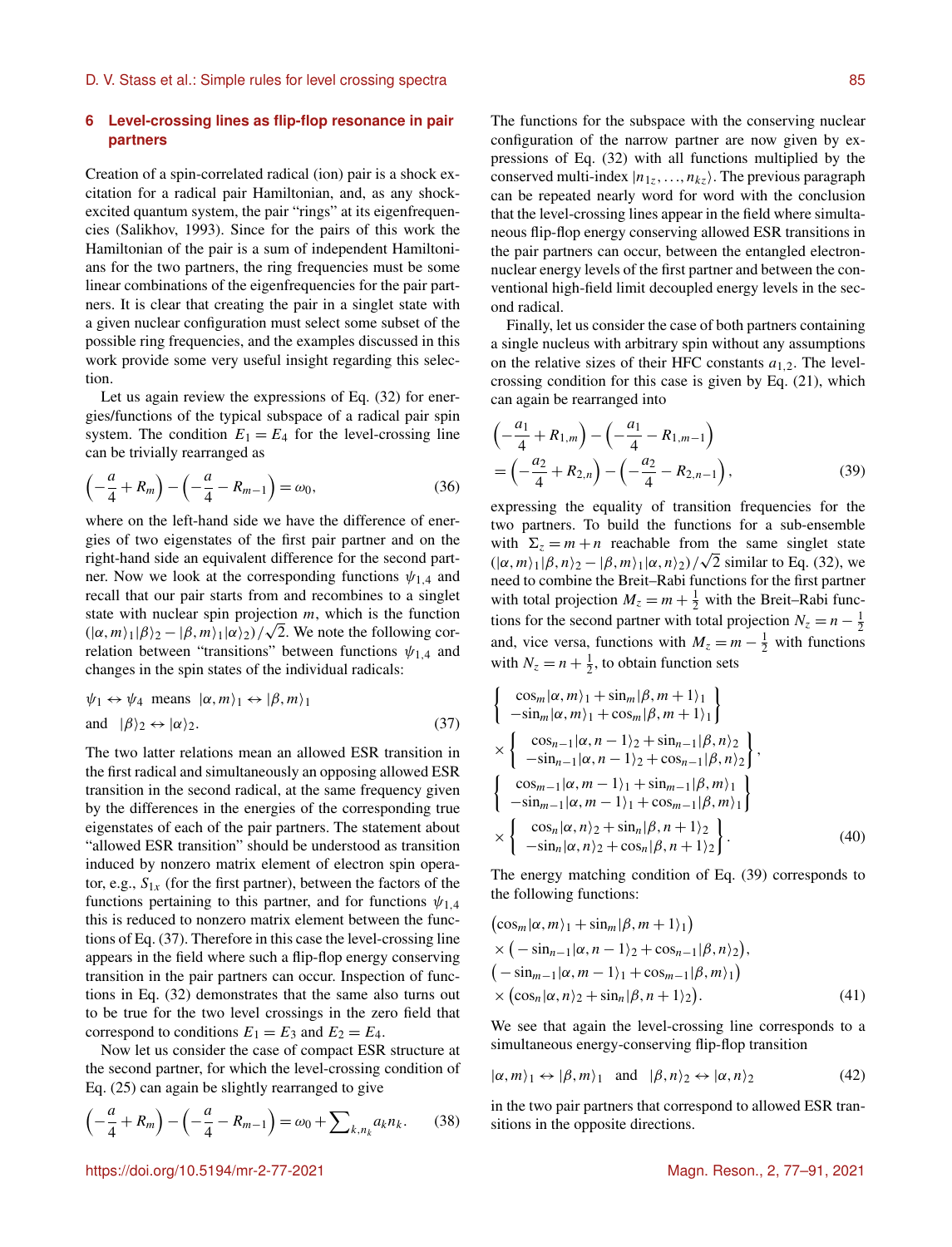

**Figure 1.** The review MFE curve for a pair with six equivalent spin- $\frac{1}{2}$  nuclei with HFC constant A in one partner and two equivalent spin- $\frac{1}{2}$  nuclei with HFC constant  $A/10$  in the second partner, recombination parameter  $s = A/100$ .

We should not try to generalize these observations beyond what can be established from results derived in this work, but the pattern is quite obvious, and therefore we suggest for further consideration and discussion a provisional Rule of resonances:

*The level-crossing lines appear in the fields where simultaneous energy-conserving ESR allowed flip-flop transitions can proceed in the pair partners.*

The idea that simultaneous transitions in spin systems of pair partners can lead to level-crossing lines probably goes back to work (Brocklehurst, 1999), and a similar result was also obtained for interference of ESR transitions in the ESR (RYDMR) spectra of radical pairs in Salikhov et al. (1997), Tadjikov et al. (1998).

# **7 Compendium of typical resolved spectra**

In this section we present several figures illustrating typical resolved level-crossing spectra that could be reasonably expected in experiment. For all figures the driving partner with large HFC constants mimics hexafluorobenzene radical anion and has six equivalent spin- $\frac{1}{2}$  nuclei with HFC constant A, while the second partner contains two equivalent or nonequivalent spin- $\frac{1}{2}$  nuclei, as indicated. All parameters, i.e., the external magnetic field, the smaller couplings in the second partner, and the recombination parameter s, are measured in the units of A.

Figure 1 shows a review spectrum for a pair with equivalent nuclei in both partners that can be calculated analytically in the full field range from zero to well past the level-crossing lines. In this case the smaller couplings are taken as one-tenth of the large ones, and the spectrum fully conforms to expectations as discussed in this work.



**Figure 2.** Closeup of the spectrum from Fig. 1 in the vicinity of  $B_0 = 3A$  for two values of the recombination parameter  $s = A/100$ ,  $s = A/400$ .



**Figure 3.** Closeup of the spectrum from Fig. 1 in the vicinity of  $B_0 = 6A$  for two values of the recombination parameter  $s = A/100$ ,  $s = A/400$ .

Figures 2 and 3 show in more details the regions of the level-crossing lines at 3A and 6A for the parameters used in Fig. 1, as well as for a 4-fold reduced recombination parameter, i.e., for a longer lived pair, to increase resolution. Note the familiar 1-2-1 pattern for two equivalent spin- $\frac{1}{2}$  nuclei with splittings equal to  $3A/10$  and  $6A/10$ , as expected. Also note a pair of lower-intensity lines with half the splitting in Fig. 2, corresponding to the minor contribution of the subensemble with total nuclei spin of the "driving" partner  $I = 3$ with the scaling factor 12/8 instead of 3 to the level-crossing line at triple HFC constant.

When non-equivalent nuclei need to be introduced into the second partner the full MFE curve can no longer be calculated analytically, and only the regions of the level-crossing lines can be described assuming compactness of the ESR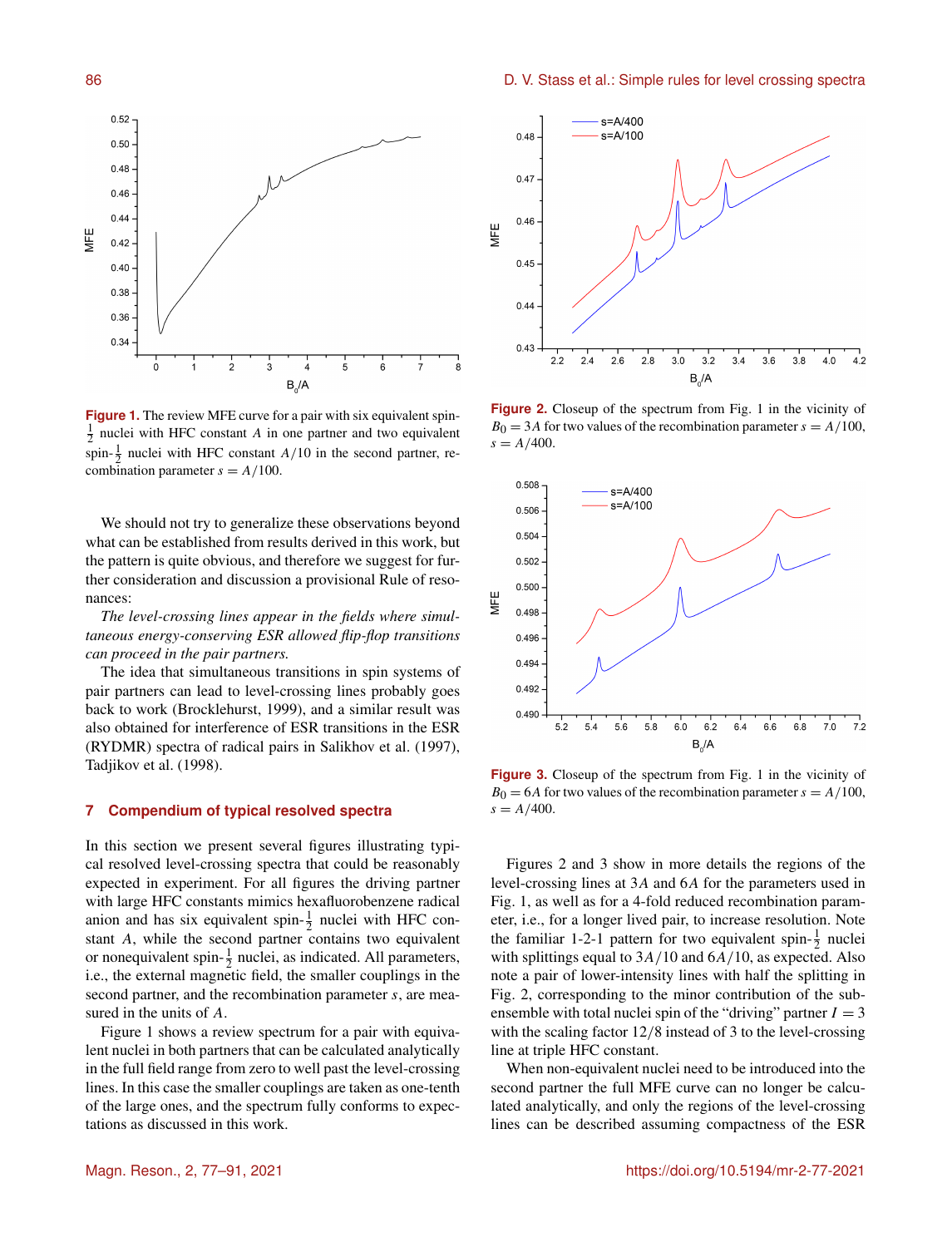

**Figure 4.** Region in the vicinity of  $B_0 = 3A$  for a pair with six equivalent spin- $\frac{1}{2}$  nuclei with HFC constant A in one partner and two non-equivalent spin- $\frac{1}{2}$  nuclei with HFC constant A/10 and  $A/40$  in the second partner, recombination parameter  $s = A/100$ ,  $s = A/400$ .



**Figure 5.** Region in the vicinity of  $B_0 = 6A$  for a pair with six equivalent spin- $\frac{1}{2}$  nuclei with HFC constant A in one partner and two non-equivalent spin- $\frac{1}{2}$  nuclei with HFC constant A/10 and  $A/40$  in the second partner, recombination parameter  $s = A/100$ ,  $s = A/400$ .

structure of the second partner. Figures 4 and 5 show these regions for a pair that has two spin- $\frac{1}{2}$  nuclei with different HFC constants, equal to  $A/10$  and  $A/40$ , in the second partner. Again the familiar "doublet of doublets" pattern with the expected splittings is clearly seen in both figures. More busy spectra for systems with a more complicated hyperfine structure could have been readily generated, but they bring no new insight and would hardly ever be obtained in experiment, and thus are not included here.



**Figure 6.** Region in the vicinity of  $B_0 = 3A$  for a pair with six equivalent spin- $\frac{1}{2}$  nuclei with HFC constant A in one partner and two equivalent spin- $\frac{1}{2}$  nuclei with a relatively large HFC constant  $A/5$  in the second partner, recombination parameter  $s = A/100$ ,  $s = A/400$ .

Finally, Fig. 6 shows what happens if the smaller HFC constant becomes not that small and the linearizing assumptions of this work are pushed too far. The figure, which was obtained by analytic calculation of the full MFE curve, illustrates the region in the vicinity of the level-crossing line at triple HFC constant for a pair that has two spin- $\frac{1}{2}$  nuclei with HFC constant  $A/5$  in the second partner. The 1-2-1 pattern becomes distorted, the lines are no longer equidistant, and the spectrum for a longer-lived pair demonstrates that the central line of the triplet is split. All these features are of course familiar from conventional second-order ESR spectra and are due to violation of the high-field approximation. It can be reasonably claimed that to stay within the linearized paradigm of this work the upper limit for the HFC constants in the second partner is about one-tenth of the HFC constant of the driving partner. Given the couplings in the actual available experimental systems of 13.7 mT (hexafluorobenzene radical anion) and 15.1 mT (octafluorocyclobutane radical anion), there is hope in resolving couplings of the order of milliTesla, which is quite typical for organic radical ions.

#### **8 Conclusions**

In this work we have provided a full justification for the term "MARY ESR" introduced in Tadjikov et al. (1996) by showing that under the claimed conditions the level-crossing lines will indeed recover an arbitrary ESR spectrum without limitation to the simple cases discussed originally in Tadjikov et al. (1996). We also hope that the discussed parallels between level-crossing spectroscopy and conventional magnetic resonance spectroscopy can help bridge the existing conceptual and perceptional gap between the two fields. Although the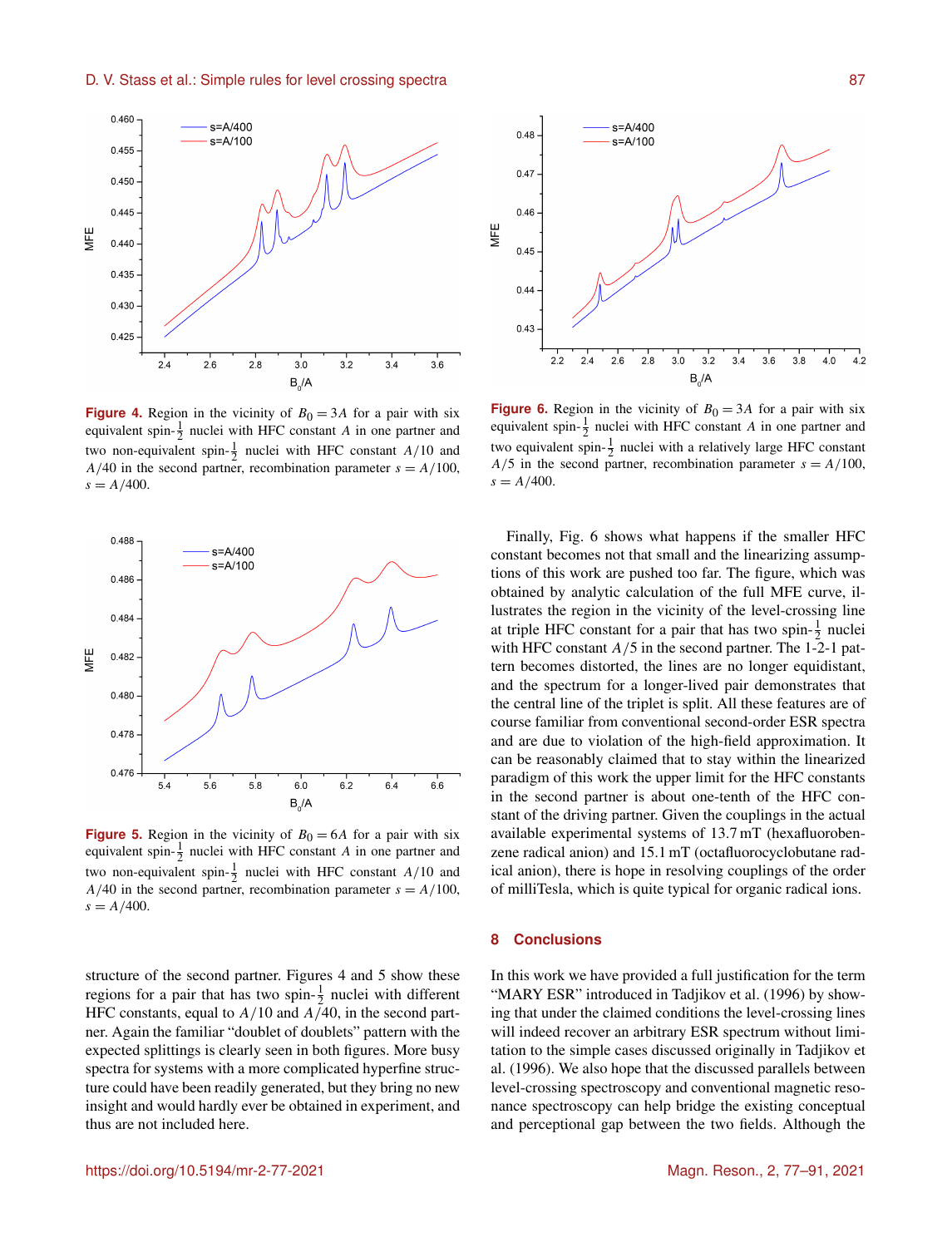discussion relied on the properties of a specific class of systems, radiation-induced radical ion pairs in nonpolar solutions, it may well be that similar approaches could be more easily realized on other correlated spin systems. Given that the language of level (anti)crossings also becomes a unifying language in hyperpolarized magnetic resonance (Sosnovsky et al., 2016), the suggested approaches may come more naturally to experts in spin chemistry and magnetic resonance today than they were 20 years ago and thus may be more useful now rather than alien as they looked originally.

On the more sober side, though, it is clear that many real experimental systems will be more complicated than discussed here. In particular this will be true for photoinduced radical pairs, for which pair partners often cannot be treated as independent electron spins, and additional electron spin-spin interactions like dipolar and exchange must be accounted for. Furthermore, the longer lifetimes of the pairs one is often interested in bring such factors as relaxation and chemical reactivity of the radicals into picture, which also complicates the matters considerably. These factors have received significant attention in the context of the level-crossing line in the zero field, related to tentative magnetoreception (see, e.g., Efimova and Hore, 2008, 2009; Lau et al., 2010; Kattnig et al., 2016a, b; Worster et al., 2016; Kattnig and Hore, 2017; Keens et al., 2018; Babcock and Kattnig, 2020), and so far the feeling is that their due account is anything but "simple". Additional interactions destroy the neat partitioning of state space into manageable subspaces similar to introduction of additional nuclei in the "crossing vs. anticrossing" section above, and relaxation further adds to this complexity. There is no reason to expect that things will become much easier when moving from zero field crossings to level-crossing lines in non-zero fields, and probably comparable effort would be needed to analyze the consequences and implications of such additional complications. The more valuable then seem the simple and comprehensible insights elaborated in this work for a more sterile but still realistic model of a radiation-induced radical ion pair.

**Data availability.** The data that support the findings of this study are available from the corresponding author upon reasonable request.

**Author contributions.** DVS and YNM conceived the study. VAB derived the key result. DVS and VAB prepared the manuscript with contributions from all the authors.

**Competing interests.** The authors declare that they have no conflict of interest.

# 88 D. V. Stass et al.: Simple rules for level crossing spectra

**Special issue statement.** This article is part of the special issue "Robert Kaptein Festschrift". It is not associated with a conference.

**Acknowledgements.** The authors are grateful to the Russian Science Foundation (RSF) and to the paper by Kaptein (1971) for the inspiration for this work.

**Financial support.** This research has been supported by the RSF (project no. 20-63-46034).

**Review statement.** This paper was edited by Jörg Matysik and reviewed by two anonymous referees.

# **References**

- Anishchik, S. V. and Ivanov, K. L.: Sensitive detection of level anticrossing spectra of nitrogen vacancy centers in diamond, Phys. Rev. B, 96, 115142, https://doi.org[/10.1103/PhysRevB.96.115142,](https://doi.org/10.1103/PhysRevB.96.115142) 2017.
- Anishchik, S. V. and Ivanov, K. L.: A method for simulating level anti-crossing spectra of diamond crystals containing NV<sup>−</sup> color centers, J. Magn. Reson., 305, 67–76, https://doi.org[/10.1016/j.jmr.2019.06.002,](https://doi.org/10.1016/j.jmr.2019.06.002) 2019.
- Anisimov, O. A., Grigoryants, V. M., Kiyanov, S. V., Salikhov, K. M., Sukhenko, S. A., and Molin, Y. N.: Influence of magnetic field on recombination fluorescence in nonpolar solutions of hexafluorobenzene, Theor. Exp. Chem., 18, 256–261, https://doi.org[/10.1007/BF00519845,](https://doi.org/10.1007/BF00519845) 1983.
- Astilean, S., Chitta, V., Corval, A., Miller, R. J. D., and Trommsdorff, H. P.: Singlet-triplet level crossing in matrix-isolated pentacene, Chem. Phys. Lett., 219, 95–100, https://doi.org[/10.1016/0009-2614\(94\)00064-6,](https://doi.org/10.1016/0009-2614(94)00064-6) 1994.
- Babcock, N. S. and Kattnig, D. R.: Electron–electron dipolar interaction poses a challenge to the radical pair mechanism of magnetoreception, J. Phys. Chem. Lett., 11, 2414–2421, https://doi.org[/10.1021/acs.jpclett.0c00370,](https://doi.org/10.1021/acs.jpclett.0c00370) 2020.
- Bagryansky, V. A., Molin, Y. N., Egorov, M. P., and Nefedov, O. M.: The first experimental detection, by OD ESR spectroscopy, of radical anions of siloles and germoles bearing hydrogen and chlorine substituents attached to heteroatom, Mendeleev Comm., 8, 236–237, https://doi.org[/10.1070/MC1998v008n06ABEH001053,](https://doi.org/10.1070/MC1998v008n06ABEH001053) 1998.
- Bagryansky, V. A., Usov, O. M., Borovkov, V. I., Kobzeva, T. V., and Molin, Y. N.: Quantum beats in recombination of spin-correlated radical ion pairs with equivalent protons, Chem. Phys., 255, 237– 245, https://doi.org[/10.1016/S0301-0104\(00\)00078-1,](https://doi.org/10.1016/S0301-0104(00)00078-1) 2000.
- Baranov, P. G. and Romanov, N. G.: Magnetic resonance in micro- and nanostructures, Appl. Magn. Reson., 21, 165–193, https://doi.org[/10.1007/BF03162450,](https://doi.org/10.1007/BF03162450) 2001.
- Bargon, J., Fischer, H., and Johnsen, U.: Nuclear magnetic resonance emission lines during fast radical reactions, I. Recording methods and examples, Z. Naturforsch. A, 22, 1551–1555, https://doi.org[/10.1515/zna-1967-1014,](https://doi.org/10.1515/zna-1967-1014) 1967.
- Borovkov, V. I., Bagryansky, V. A., Molin, Y. N., Egorov, M. P., and Nefedov, O. M.: Detection of radical cations of Group 14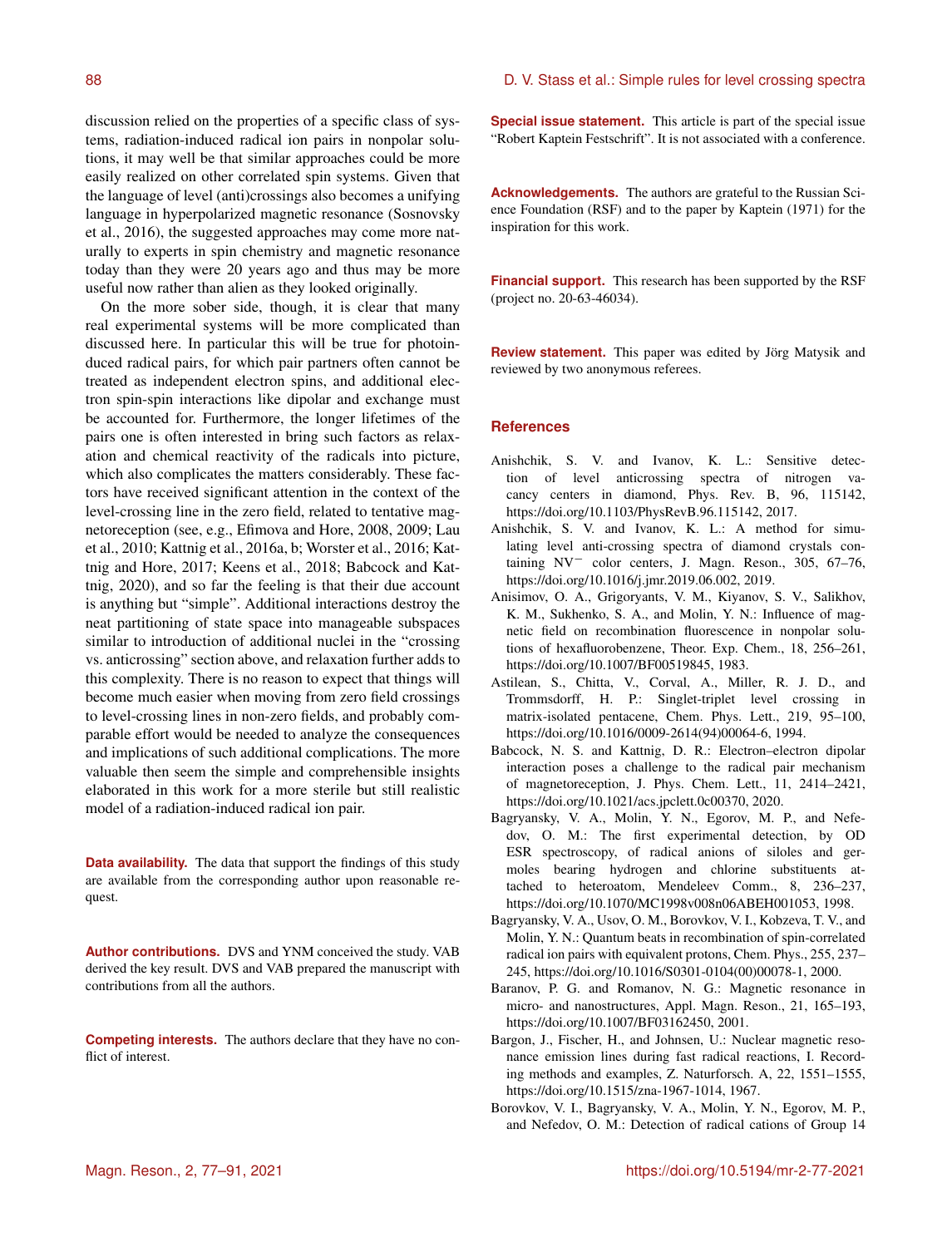element organometallics in alkane solutions using the method of time-resolved magnetic field effect, Phys. Chem. Chem. Phys., 5, 2027–2033, https://doi.org[/10.1039/B212300B,](https://doi.org/10.1039/B212300B) 2003.

- Breit, G. and Rabi, I. I., Measurement of nuclear spin, Phys. Rev., 38, 2082–2083, https://doi.org[/10.1103/PhysRev.38.2082.2,](https://doi.org/10.1103/PhysRev.38.2082.2) 1931.
- Brocklehurst, B.: Spin correlation in the geminate recombination of radical ions in hydrocarbons – Part I. Theory of the magnetic field effect, J. Chem. Soc. Farad. T. 2, 72, 1869–1884, https://doi.org[/10.1039/F29767201869,](https://doi.org/10.1039/F29767201869) 1976.
- Brocklehurst, B.: Simulation of magnetic field effects: resonances due to g value differences in radical pairs, Mol. Phys., 96, 283– 291, https://doi.org[/10.1080/00268979909482961,](https://doi.org/10.1080/00268979909482961) 1999.
- Closs, G. L.: Mechanism explaining nuclear spin polarizations in radical combination reactions, J. Am. Chem. Soc., 91, 4552– 4554, https://doi.org[/10.1021/ja01044a043,](https://doi.org/10.1021/ja01044a043) 1969.
- Dupont-Roc, J., Haroche, S., and Cohen-Tannoudji, J. C.: Detection of very weak magnetic fields (10−<sup>9</sup> Gauss) by <sup>87</sup>Rb zero field level crossing resonances, Phys. Lett., 25, 638–639, https://doi.org[/10.1016/0375-9601\(69\)90480-0,](https://doi.org/10.1016/0375-9601(69)90480-0) 1969.
- Eck, T. G., Foldy, L. L., and Wieder, H.: Observation of anticrossing in optical resonance fluorescence, Phys. Rev. Lett., 10, 239–242, https://doi.org[/10.1103/PhysRevLett.10.239,](https://doi.org/10.1103/PhysRevLett.10.239) 1963.
- Efimova, O. and Hore, P. J.: Role of exchange and dipolar interactions in the radical pair model of the avian magnetic compass, Biophys. J., 94, 1565–1574, https://doi.org[/10.1529/biophysj.107.119362,](https://doi.org/10.1529/biophysj.107.119362) 2008.
- Efimova, O. and Hore, P. J.: Evaluation of nuclear quadrupole interactions as a source of magnetic anisotropy in the radical pair model of the avian magnetic compass, Mol. Phys., 107, 665–671, https://doi.org[/10.1080/00268970902852624,](https://doi.org/10.1080/00268970902852624) 2009.
- Fischer, H.: The effect of a magnetic field on the product yield of a geminate radical-pair reaction in homogeneous solution, Chem. Phys. Lett., 100, 255–258, https://doi.org[/10.1016/0009-](https://doi.org/10.1016/0009-2614(83)87287-X) [2614\(83\)87287-X,](https://doi.org/10.1016/0009-2614(83)87287-X) 1983.
- Fessenden, R. W.: Second-order splittings in the ESR spectra of organic radicals, J. Chem. Phys., 37, 747–750, https://doi.org[/10.1063/1.1733156,](https://doi.org/10.1063/1.1733156) 1962.
- Grigoryants, V. M., McGrane, S. D., and Lipsky, S.: Magnetic-field effects on the recombination fluorescence of anthracene cation and perfluorocarbon anions, J. Chem. Phys., 109, 7354–7361, https://doi.org[/10.1063/1.477341,](https://doi.org/10.1063/1.477341) 1998.
- Hamilton, C. A., McLauchlan, K. A., and Peterson, K. R.: J-Resonances in MARY and RYDMR spectra from freely diffusing radical ion pairs, Chem. Phys. Lett., 162, 145–151, https://doi.org[/10.1016/0009-2614\(89\)85083-3,](https://doi.org/10.1016/0009-2614(89)85083-3) 1989.
- Hanle, W.: Über Magnetische Beeinflussung der Polarisation der Resonanz Floureszens, Z. Phys., 30, 93–105, https://doi.org[/10.1007/BF01331827,](https://doi.org/10.1007/BF01331827) 1924.
- Hayashi, H.: Introduction to Dynamic Spin Chemistry: Magnetic Field Effects on Chemical and Biochemical Reactions, World Scientific Lecture And Course Notes In Chemistry, World Scientific Publishing Company, Singapore, 268 pp., 2004.
- Ito, F., Ikoma, T., Akiyama, K., Kobori, Y., and Tero-Kubota, S.: Long-range jump versus stepwise hops: Magnetic field effects on the charge-transfer fluorescence from photoconductive polymer films, J. Am. Chem. Soc., 125, 4722–4723, https://doi.org[/10.1021/ja029443o,](https://doi.org/10.1021/ja029443o) 2003.
- Ivanov, K. L., Pravdivtsev, A. N., Yurkovskaya, A. V., Vieth, H.- M., and Kaptein, R.: The role of level anti-crossings in nuclear spin hyperpolarization, Prog. Nucl. Mag. Res. Sp., 81, 1–36, https://doi.org[/10.1016/j.pnmrs.2014.06.001,](https://doi.org/10.1016/j.pnmrs.2014.06.001) 2014.
- Kalneus, E. V., Stass, D. V., and Molin, Y. N.: Typical applications of MARY spectroscopy: Radical ions of substituted benzenes, Appl. Magn. Reson., 28, 213–229, https://doi.org[/10.1007/BF03166757,](https://doi.org/10.1007/BF03166757) 2005.
- Kalneus, E. V., Stass, D. V., Ivanov, K. L., and Molin, Y. N.: A MARY study of radical anions of fluorinated benzenes, Mol. Phys., 104, 1751–1763, https://doi.org[/10.1080/00268970600635438,](https://doi.org/10.1080/00268970600635438) 2006a.
- Kalneus, E. V., Kipriyanov Jr., A. A., Purtov, P. A., Stass, D. V., and Molin, Y. N.: Specific MARY spectrum from radical anion of pentafluorobenzene, Appl. Magn. Reson., 30, 549–554, https://doi.org[/10.1007/BF03166217,](https://doi.org/10.1007/BF03166217) 2006b.
- Kalneus, E. V., Kipriyanov Jr., A. A., Purtov, P. A., Stass, D. V., and Molin, Y. N.: Resolved MARY spectra for systems with nonequivalent magnetic nuclei, Dokl. Phys. Chem., 415, 170– 173, https://doi.org[/10.1134/S0012501607070020,](https://doi.org/10.1134/S0012501607070020) 2007.
- Kaptein, R.: Simple rules for chemically induced dynamic nuclear polarization, J. Chem. Soc. Chem. Comm., 14, 732–733, https://doi.org[/10.1039/C29710000732,](https://doi.org/10.1039/C29710000732) 1971.
- Kaptein, R. and Oosterhoff, L. J.: Chemically induced dynamic nuclear polarization III (anomalous multiplets of radical coupling and disproportionation products), Chem. Phys. Lett., 4, 214–216, https://doi.org[/10.1016/0009-2614\(69\)80105-3,](https://doi.org/10.1016/0009-2614(69)80105-3) 1969.
- Kattnig, D. R. and Hore, P. J.: The sensitivity of a radical pair compass magnetoreceptor can be significantly amplified by radical scavengers, Sci. Rep.-UK, 7, 11640, https://doi.org[/10.1038/s41598-017-09914-7,](https://doi.org/10.1038/s41598-017-09914-7) 2017.
- Kattnig, D. R., Solov'yov, I. A., and Hore, P. J.: Electron spin relaxation in cryptochrome-based magnetoreception, Phys. Chem. Chem. Phys., 18, 12443–12456, https://doi.org[/10.1039/C5CP06731F,](https://doi.org/10.1039/C5CP06731F) 2016a.
- Kattnig, D. R., Sowa, J. K., Solov'yov, I. A., and Hore, P. J.: Electron spin relaxation can enhance the performance of a cryptochrome-based magnetic compass sensor, New J. Phys., 18, 063007, https://doi.org[/10.1088/1367-2630/18/6/063007,](https://doi.org/10.1088/1367-2630/18/6/063007) 2016b.
- Keens, R. H., Bedkihal, S., and Kattnig, D. R.: Magnetosensitivity in dipolarly coupled three-spin systems, Phys. Rev. Lett., 121, 096001, https://doi.org[/10.1103/PhysRevLett.121.096001,](https://doi.org/10.1103/PhysRevLett.121.096001) 2018.
- Kothe, G., Yago, T., Weidner, J.-U., Link, G., Lukaschek, M., and Lin, T.-S.: Quantum oscillations and polarization of nuclear spins in photoexcited triplet states, J. Phys. Chem. B, 114, 14755– 14762, https://doi.org[/10.1021/jp103508t,](https://doi.org/10.1021/jp103508t) 2010.
- Lau, J. C. S., Wagner-Rundell, N., Rodgers, C. T., Green, N. J. B., and Hore, P. J.: Effects of disorder and motion in a radical pair magnetoreceptor, J. R. Soc. Interface, 7, 257–264, https://doi.org[/10.1098/rsif.2009.0399.focus,](https://doi.org/10.1098/rsif.2009.0399.focus) 2010.
- Levy, D. H.: Molecular level anticrossing in the CN radical, J. Chem. Phys., 56, 5493–5499, https://doi.org[/10.1063/1.1677066,](https://doi.org/10.1063/1.1677066) 1972.
- Lukzen, N. N., Usov, O. M., and Molin, Y. N.: Magnetic field effects in the recombination fluorescence of a three-spin radical ion/biradical ion system, Phys. Chem. Chem. Phys., 4, 5249– 5258, https://doi.org[/10.1039/B206968G,](https://doi.org/10.1039/B206968G) 2002.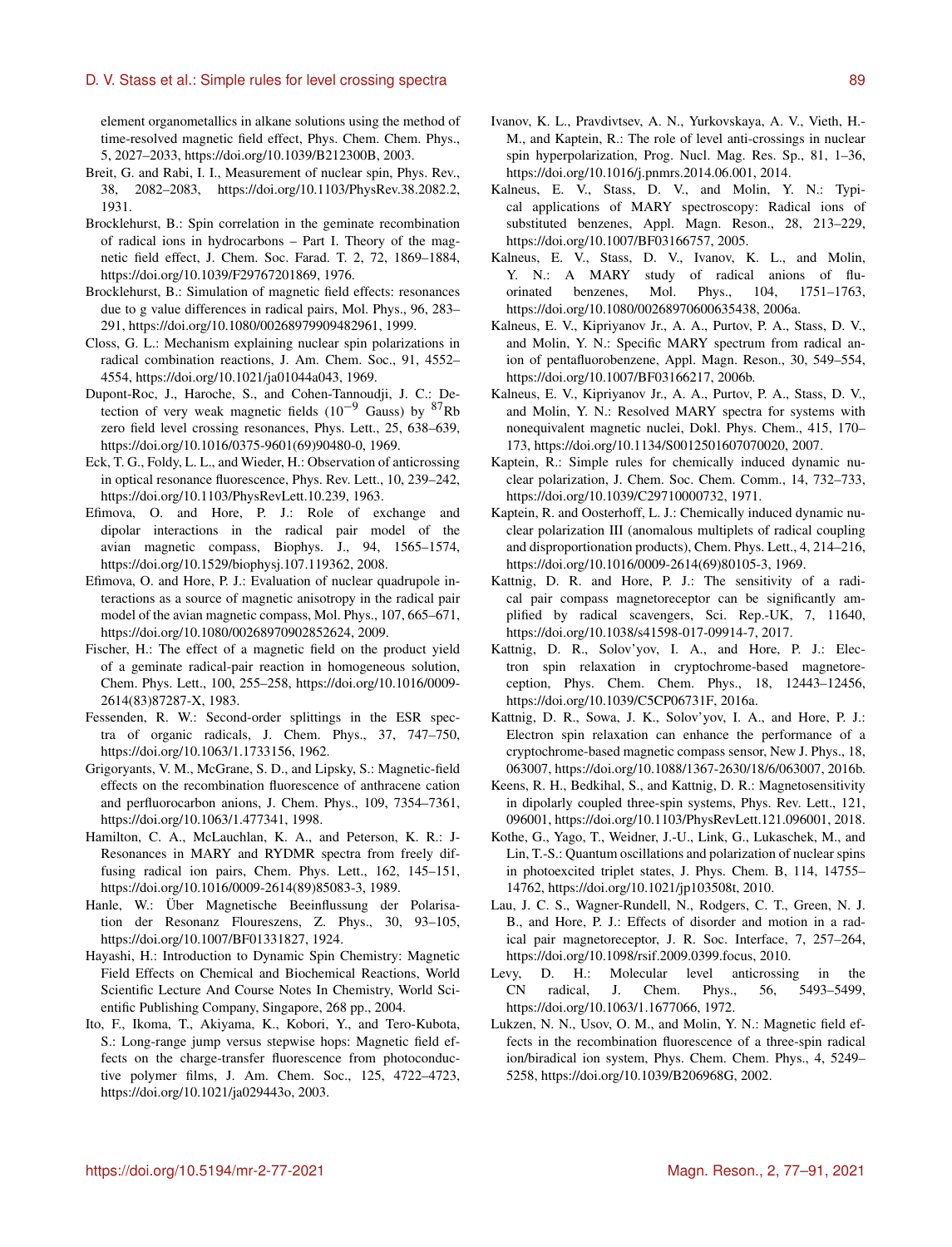- Magin, I. M., Purtov, P. A., Kruppa, A. I., and Leshina, T. V.: Modeling magnetic field effects in multispin systems, Appl. Magn. Reson., 26, 155–170, https://doi.org[/10.1007/BF03166569,](https://doi.org/10.1007/BF03166569) 2004.
- Magin, I. M., Purtov, P. A., Kruppa, A. I., and Leshina, T. V.: Peculiarities of magnetic and spin effects in a biradical/stable radical complex (three-spin system), Theory and comparison with experiment, J. Phys. Chem. A., 109, 7396–7401, https://doi.org[/10.1021/jp051115y,](https://doi.org/10.1021/jp051115y) 2005.
- Magin, I. M., Kruppa, A. I., and Purtov, P. A.: Peculiarities of magnetic field and spin effects in a threespin system with regard to the long-distance character of exchange interaction, Chem. Phys., 365, 80–84, https://doi.org[/10.1016/j.chemphys.2009.10.006,](https://doi.org/10.1016/j.chemphys.2009.10.006) 2009.
- Miesel, K., Ivanov, K. L., Yurkovskaya, A. V., and Vieth, H.-M.: Coherence transfer during field-cycling NMR experiments, Chem. Phys. Lett., 425, 71-76, https://doi.org[/10.1016/j.cplett.2006.05.025,](https://doi.org/10.1016/j.cplett.2006.05.025) 2006.
- Pichugina, T. I. and Stass, D. V.: The role of active crossings in the development of MARY signals in the spin system of a radical pair, Appl. Magn. Reson., 38, 179–186, https://doi.org[/10.1007/s00723-009-0108-1,](https://doi.org/10.1007/s00723-009-0108-1) 2010.
- Pravdivtsev, A. N., Yurkovskaya, A. V., Vieth, H.-M., Ivanov, K. L., and Kaptein, R.: Level anti-crossings is a key factor to understanding para-hydrogen induced hyperpolarization in SABRE experiments, ChemPhysChem, 14, 3327–3331, https://doi.org[/10.1002/cphc.201300595,](https://doi.org/10.1002/cphc.201300595) 2013.
- Saik, V. O., Ostafin, A. E., and Lipsky, S.: Magnetic field effects on recombination fluorescence in liquid iso-octane, J. Chem. Phys., 103, 7347–7358, https://doi.org[/10.1063/1.470307,](https://doi.org/10.1063/1.470307) 1995.
- Salikhov, K. M.: Creation of spin coherent states in the course of chemical reactions, Chem. Phys. Lett., 201, 261–264, https://doi.org[/10.1016/0009-2614\(93\)85067-X,](https://doi.org/10.1016/0009-2614(93)85067-X) 1993.
- Salikhov, K. M. Molin, Y. N., Sagdeev, R. Z., and Buchachenko, A. L.: Spin Polarization and Magnetic Effects in Chemical Reactions, Elsevier, Amsterdam, The Netherlands, 1984.
- Salikhov, K. M., Sakaguchi, Y., and Hayashi, H.: A contribution to the theory of OD EPR of spin-correlated radical pairs, Chem. Phys., 220, 355–371, https://doi.org[/10.1016/S0301-](https://doi.org/10.1016/S0301-0104(97)00115-8) [0104\(97\)00115-8,](https://doi.org/10.1016/S0301-0104(97)00115-8) 1997.
- Sannikova, V. A., Davydova, M. P., Sherin, P. S., Babenko, S. V., Korolev, V. V., Stepanov, A. A., Nikul'shin, P. V., Kalneus, E. V., Vasilevsky, S. F., Benassi, E., and Melnikov, A. R.: Determination of hyperfine coupling constants of fluorinated diphenylacetylene radical anions by magnetic field-affected reaction yield spectroscopy, J. Phys. Chem. A, 123, 505–516, https://doi.org[/10.1021/acs.jpca.8b10306,](https://doi.org/10.1021/acs.jpca.8b10306) 2019.
- Schulten, K. and Wolynes, P. G.: Semiclassical description of electron spin motion in radicals including the effect of electron hopping, J. Chem. Phys., 68, 3292–3297, https://doi.org[/10.1063/1.436135,](https://doi.org/10.1063/1.436135) 1978.
- Sergey, N. V., Verkhovlyuk, V. N., Kalneus, E. V., Korolev, V. V., Melnikov, A. R., Burdukov, A. B., Stass, D. V., and Molin, Y. N.: Registration of radical anions of Al, Ga, In tris-8-oxyquinolinates by magnetosensitive and spectrally resolved recombination luminescence in benzene solutions, Chem. Phys. Lett., 552, 32–37, https://doi.org[/10.1016/j.cplett.2012.08.069,](https://doi.org/10.1016/j.cplett.2012.08.069) 2012.
- Shkrob, I. A., Tarasov, V. F., and Buchachenko, A. L.: Electron spin exchange in micellized radical pairs, II. Magnetic field and

magnetic isotope effects in multinuclear pairs, Chem. Phys., 153, 443–455, https://doi.org[/10.1016/0301-0104\(91\)80057-O,](https://doi.org/10.1016/0301-0104(91)80057-O) 1991.

- Shokhirev, N. V., Korolenko, E. C., Taraban, M. B., and Leshina, T. V.: Anomalous magnetic effects. The role of association in the recombination of singlet radical pairs in liquids, Chem. Phys., 154, 237–244, https://doi.org[/10.1016/0301-0104\(91\)80075-S,](https://doi.org/10.1016/0301-0104(91)80075-S) 1991.
- Silvers, S. J., Bergmann, T. H., and Klemperer, W.: Level crossing and double resonance on the  $A^T \pi$  state of CS, J. Chem. Phys., 52, 4385–4399, https://doi.org[/10.1063/1.1673661,](https://doi.org/10.1063/1.1673661) 1970.
- Sosnovsky, D. V., Jeschke, G., Matysik, J., Vieth, H.-M., and Ivanov, K. L.: Level crossing analysis of chemically induced dynamic nuclear polarization: Towards a common description of liquid-state and solid-state cases, J. Chem. Phys., 144, 144202, https://doi.org[/10.1063/1.4945341,](https://doi.org/10.1063/1.4945341) 2016.
- Stass, D. V.: On algebraic properties of the sub-block of zero field hyperfine Hamiltonian with penultimate total spin projection for arbitrary hyperfine structure, and field dependence of radical pair recombination probability in the vicinity of zero field, J. Chem. Phys., 151, 184112, https://doi.org[/10.1063/1.5127217,](https://doi.org/10.1063/1.5127217) 2019.
- Stass, D. V., Lukzen, N. N., Tadjikov, B. M., and Molin, Y. N.: Manifestation of quantum coherence upon recombination of radical ion pairs in weak magnetic fields, Systems with non-equivalent nuclei, Chem. Phys. Lett., 233, 444–450, https://doi.org[/10.1016/0009-2614\(94\)01489-I,](https://doi.org/10.1016/0009-2614(94)01489-I) 1995a.
- Stass, D. V., Tadjikov, B. M., and Molin, Y. N.: Manifestation of quantum coherence upon recombination of radical ion pairs in weak magnetic fields, Systems with equivalent nuclei, Chem. Phys. Lett., 235, 511–516, https://doi.org[/10.1016/0009-](https://doi.org/10.1016/0009-2614(95)00135-Q) [2614\(95\)00135-Q,](https://doi.org/10.1016/0009-2614(95)00135-Q) 1995b.
- Stass, D. V., Lukzen, N. N., Tadjikov, B. M., Grigoryants, V. M., and Molin, Y. N.: Ion-molecular charge transfer reactions of hexafluorobenzene and cis decalin in nonpolar solutions studied by linewidth broadening in MARY spectra, Chem. Phys. Lett., 243, 533–539, https://doi.org[/10.1016/0009-2614\(95\)00891-7,](https://doi.org/10.1016/0009-2614(95)00891-7) 1995c.
- Stass, D. V., Anishchik, S. V., and Verkhovlyuk, V. N.: Coherent spin control of radiation-generated radical ion pairs in liquid alkanes, in: Selectivity, Control, and Fine Tuning in High-Energy Chemistry, edited by: Stass, D. V. and Feldman, V. I., Research Signpost, Trivandrum, India, 143–189, 2011.
- Steiner, U. E. and Ulrich, T.: Magnetic field effects in chemical kinetics and related phenomena, Chem. Rev., 89, 51–147, https://doi.org[/10.1021/cr00091a003,](https://doi.org/10.1021/cr00091a003) 1989.
- Steiner, U. E., Schäfer, J., Lukzen, N. N., and Lambert, C.: Resonance Line Shape of Magnetic Field-Affected Reaction Yield Spectrum from Charge Recombination in a Linked Donor–Acceptor Dyad, J. Phys. Chem. C, 122, 11701–11708, https://doi.org[/10.1021/acs.jpcc.8b02904,](https://doi.org/10.1021/acs.jpcc.8b02904) 2018.
- Sukhenko, S. A., Purtov, P. A., and Salikhov, K. M.: The manifestation of energy level intersection for radical-pair spins in magnetic effects and in the effects of magnetic nuclear polarization, Sov. J. Chem. Phys., 2, 29–35, 1985.
- Sviridenko, F. B., Stass, D. V., and Molin, Y. N.: Estimation of lifetimes of solvent radical cations in liquid alkanes using the level crossing spectroscopy technique, Chem. Phys. Lett., 297, 343– 349, https://doi.org[/10.1016/S0009-2614\(98\)01099-9,](https://doi.org/10.1016/S0009-2614(98)01099-9) 1998.
- Tadjikov, B. M., Stass, D. V., and Molin, Y. N.: MARY-detected ESR spectra of radical ions in liquid solutions for systems